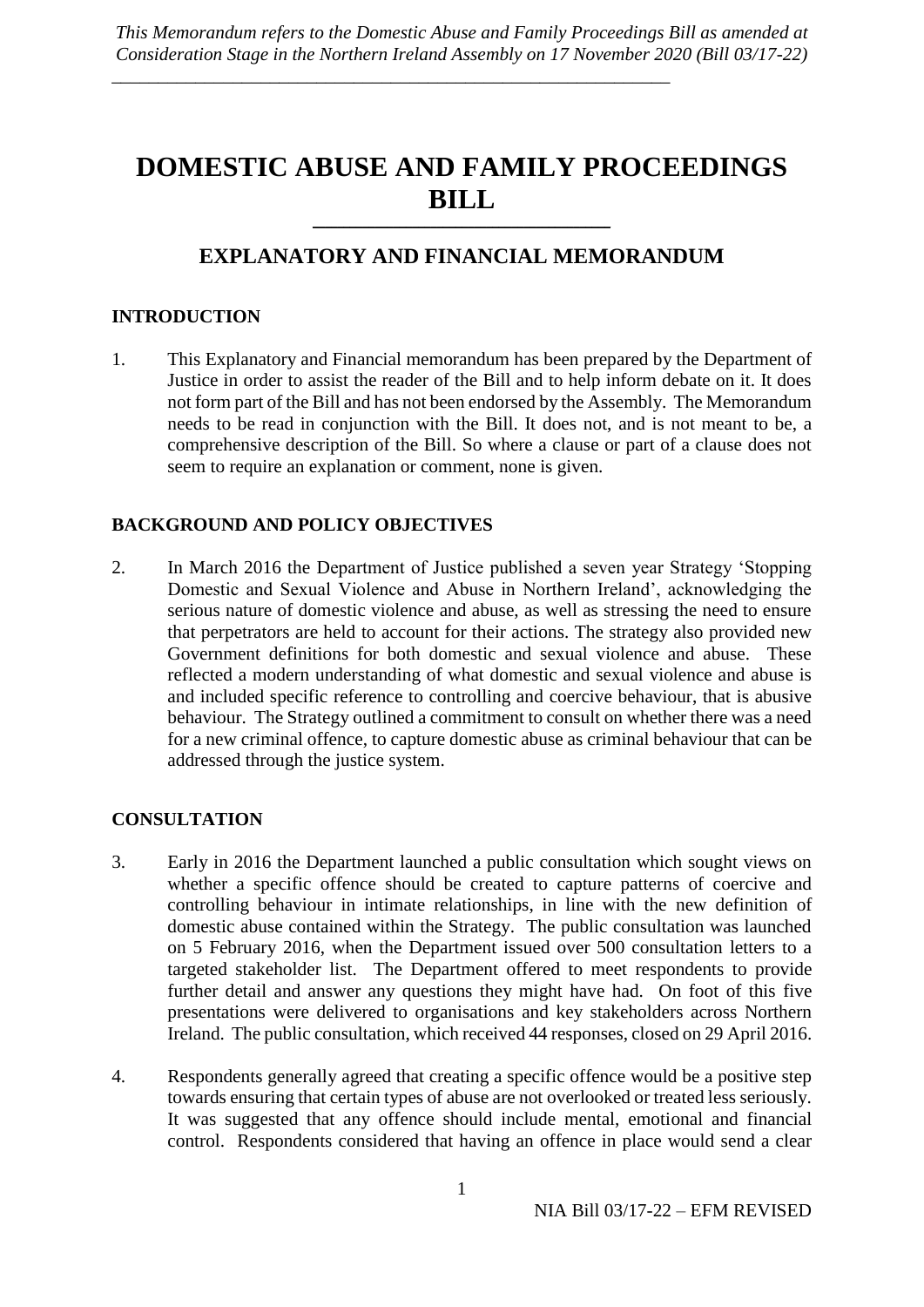\_\_\_\_\_\_\_\_\_\_\_\_\_\_\_\_\_\_\_\_\_\_\_\_\_\_\_\_\_\_\_\_\_\_\_\_\_\_\_\_\_\_\_\_\_\_\_\_\_\_\_\_\_\_\_\_\_\_\_\_

message that domestic abuse in all its forms is a crime and will not be tolerated in society.

- 5. They recommended that the offence created should reflect the unique and specific nature of domestic violence and abuse. Respondents suggested that any new offence should reflect and recognise the course of conduct and pattern of behaviour involved. They were also of the view that an offence will provide the police with the opportunity to intervene early and perhaps stop the escalation of domestic abuse.
- 6. Respondents advocated a holistic approach to capturing evidence and proposed that innovative approaches should be considered to assist in building a portfolio of evidence for domestic abuse cases. It was highlighted that the offence in Northern Ireland should encapsulate situations where ex-partners are continuing to exert coercive control over their victim, even after separation.
- 7. A range of respondents stressed the need for a strong sentencing regime with the offence, to reflect the seriousness of domestic abuse/coercive and controlling behaviour and the significant adverse impact this type of abuse has on victims. All relevant consultation documentation, including the consultation paper, equality screening form and report on the summary of responses can be accessed through the Department of Justice website at [www.justice-ni.gov.uk/consultations/domestic-abuse-offence-and](file:///C:/Users/2334412/AppData/Local/Microsoft/Windows/INetCache/Content.Outlook/AV1E9X6I/www.justice-ni.gov.uk/consultations/domestic-abuse-offence-and-domestic-violence-disclosure-scheme)[domestic-violence-disclosure-scheme.](file:///C:/Users/2334412/AppData/Local/Microsoft/Windows/INetCache/Content.Outlook/AV1E9X6I/www.justice-ni.gov.uk/consultations/domestic-abuse-offence-and-domestic-violence-disclosure-scheme)
- 8. DOJ officials provided the Justice Committee with written and oral briefings on the outcome of the public consultation in late October 2016. During the oral briefing the Committee expressed their support for the creation of a new robust offence to capture patterns of domestic abuse.
- 9. In addition to the above, in 2019, the Department consulted on options for legislation to protect victims of domestic abuse from being cross-examined by perpetrators in person in family proceedings. The consultation began on 31 July and closed on 24 September, although four organisations requested and were given further time to respond. Twenty responses were received.
- 10. The majority of respondents indicated strong support for an absolute statutory prohibition on cross-examination in person in family proceedings where a party has been convicted of, given a caution for, or is charged with a specified criminal offence against the witness to be cross-examined, and where an 'on-notice protective injunction' is in force against a party for the protection of the witness to be crossexamined. Half of the respondents (a majority of those who answered the particular question), suggested additional circumstances in which there should be an absolute prohibition.
- 11. The majority also strongly agreed that a court hearing family proceedings should have a discretionary power to prevent cross-examination in person where an absolute prohibition does not apply; and that, where a party is prohibited from carrying out cross-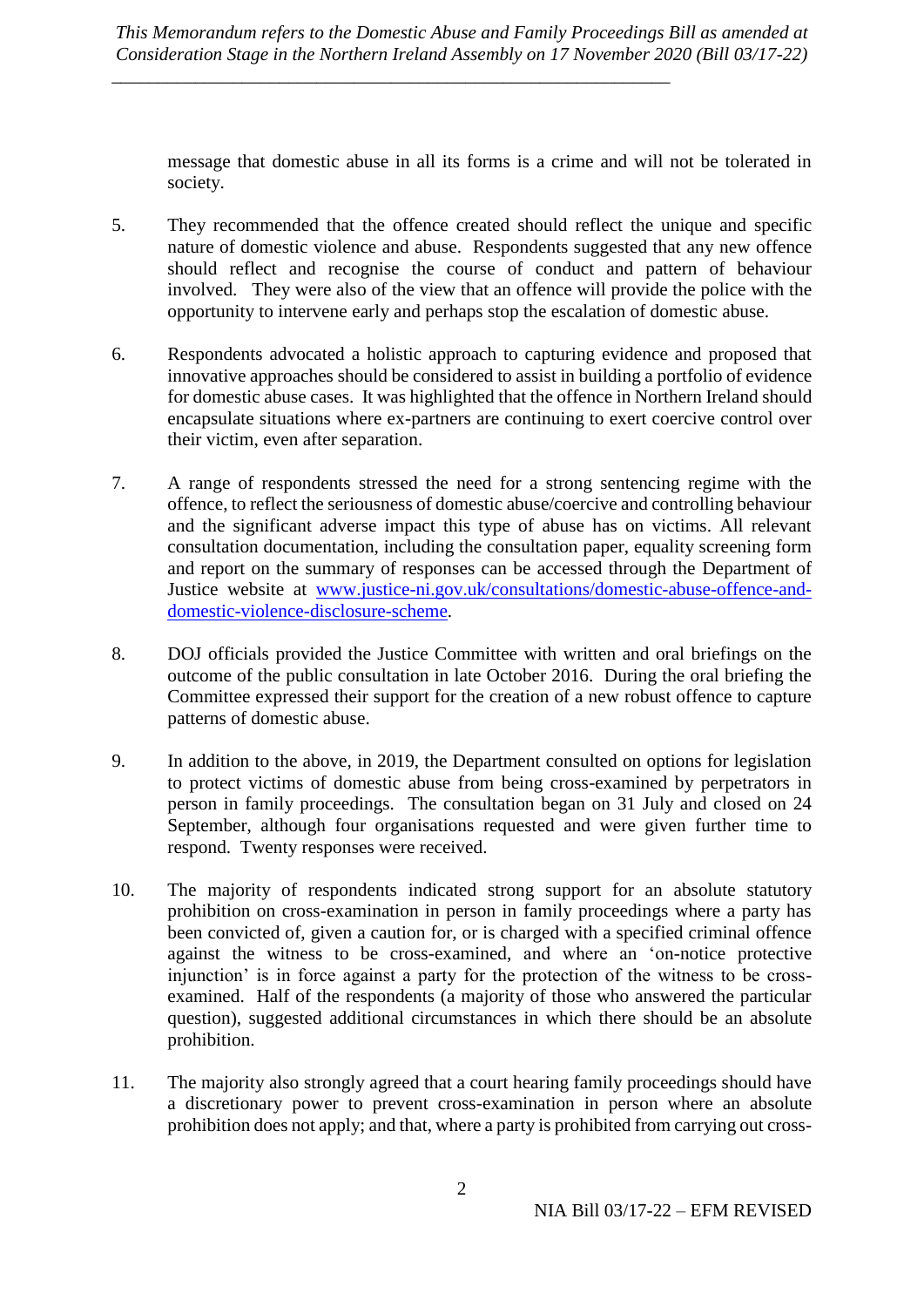examination, there should be provision for a court to appoint a publicly funded legal representative to carry out the cross-examination instead.

# **OPTIONS CONSIDERED**

- 12. In exploring potential options officials have conducted benchmarking with other jurisdictions, in particular England, Wales and Scotland. The domestic abuse offence was not in place in the Republic of Ireland at the time of policy development.
- 13. There were four options considered, following the public consultation, on creating a specific domestic abuse offence:

**Option 1:** Status quo, this would involve making no changes to the legislative framework that is already in place.

**Option 2:** Creating a statutory aggravator of domestic abuse, this would enable an offence to be aggravated by constituting domestic abuse.

**Option 3:** Creating a new offence of domestic abuse.

**Option 4:** Introducing a Domestic Abuse Bill which would include:

- a domestic abuse offence;

- a statutory aggravator (that would apply in domestic abuse-related cases involving other offences);

- child aggravators (which would apply to the domestic abuse offence where the victim is under 18 or a where a child sees, hears or is present during an incident of abuse or they are used to abuse the connected person);

- extra-territorial jurisdiction for the offence; and

- a range of measures to reduce the potential for an individual to be further victimised during criminal proceedings.

**Option 1** does not recognise the need to change the legislative framework to reflect the experience of victims and survivors of domestic violence and abuse in law nor identify the repetitive nature of this type of abuse.

**Option 2** acknowledges that there is a need to recognise domestic abuse in law and provides for a statutory aggravation that an offence is aggravated by constituting abuse of a partner, expartner or family member. The aggravation could attract an enhanced sentence to a standard offence. However this option will not recognise the repetitive nature and cumulative effect of domestic abuse.

**Option 3** recognises the victim's experiences in law. It reflects the repetitive nature of domestic violence and abuse as well as the cumulative effect it can have.

**Option 4** is a combination of Options 2 and 3. It recognises the victim's experience in law, and also provides flexibility to progress cases both under an offence and with an associated aggravator without artificially grouping charges together. It will also provide for a range of measures associated with the offence, to reduce the potential for an individual to be further victimised during criminal proceedings. In addition, it will ensure compliance with the Istanbul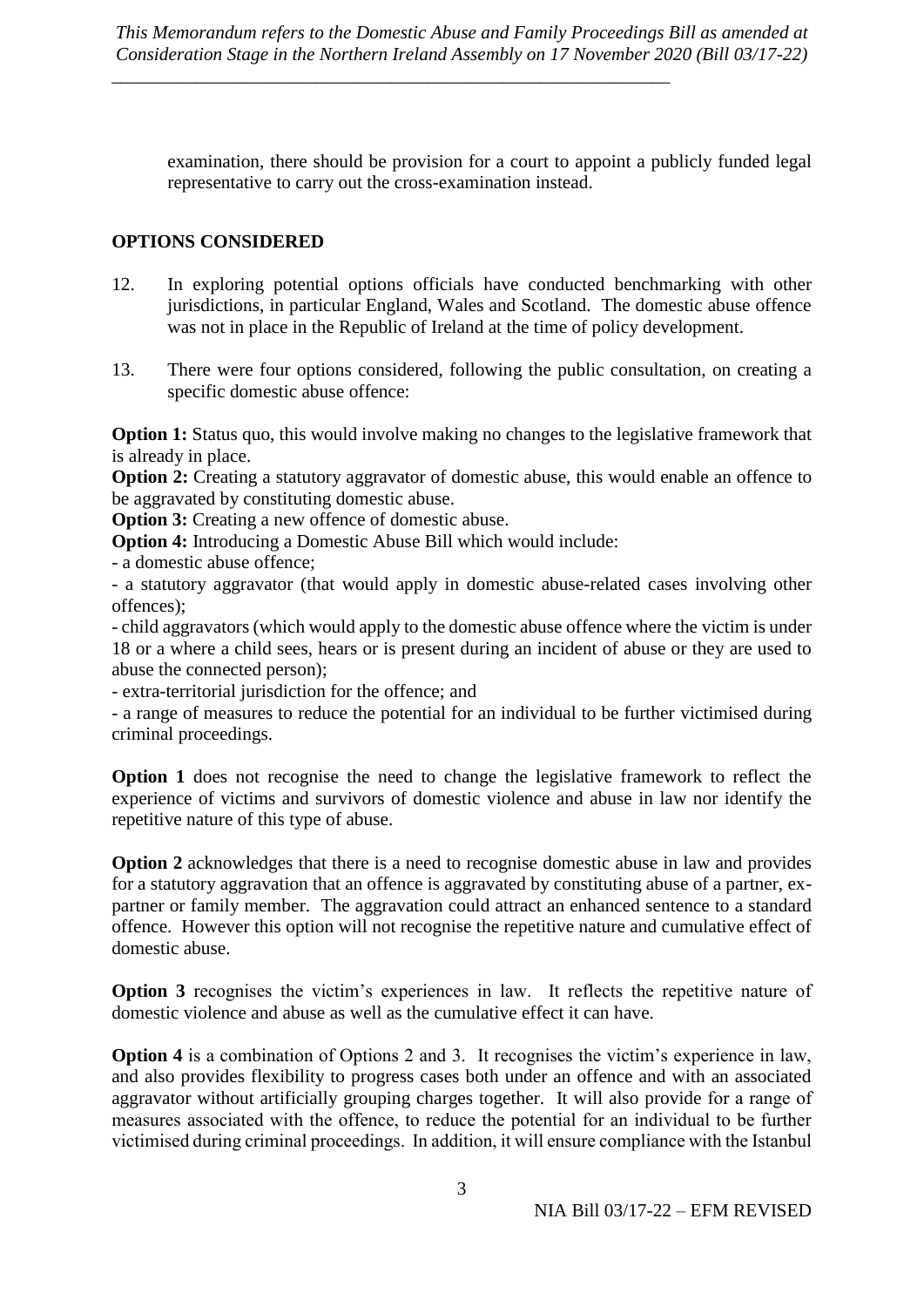\_\_\_\_\_\_\_\_\_\_\_\_\_\_\_\_\_\_\_\_\_\_\_\_\_\_\_\_\_\_\_\_\_\_\_\_\_\_\_\_\_\_\_\_\_\_\_\_\_\_\_\_\_\_\_\_\_\_\_\_

Convention (which requires a domestic abuse offence to be created for Northern Ireland and for extra-territorial jurisdiction (ETJ)) to be extended to this.

- 14. In relation to prohibiting cross-examination by perpetrators in person in family proceedings, the Department considered the options of (i) the status quo (no specific legislative provision), (ii) providing for an absolute prohibition on cross-examination in person by parties to family proceedings in specified circumstances; and (iii) providing a discretionary power for the court to prohibit cross-examination in person.
- 15. Option (i) would not sufficiently protect victims of domestic abuse from being crossexamined in person by the (alleged) perpetrator and in particular, would not allow the court to appoint a legal representative to carry out cross-examination instead. Options (ii) and (iii) together would best protect victims of domestic abuse by providing for an absolute prohibition in some cases whilst giving the court a power to prevent crossexamination in person in any cases where the automatic prohibition does not apply; while a power for the Department to specify evidence of abuse that, if adduced, would also lead to a prohibition would address the strong support in the consultation for extending the scope of circumstances in which there should be an absolute prohibition. In prohibiting cross-examination in person, it was considered necessary, to protect the Article 6 rights (right to a fair trial) of the party subject to the prohibition, to provide for the court to appoint a legal representative to carry out the cross-examination instead.

### **OVERVIEW**

16. The Bill contains 39 clauses and is divided into three parts. Part one deals with domestic abuse (an offence and aggravation) and amendments and guidance. It is separated into three chapters. Part two deals with cross-examination in family proceedings. Part three deals with commencement and the short title of the Bill.

### **Part 1, Chapter 1 – Offence of Domestic Abuse**

- 17. This gives effect to the intention to improve the operation of the justice system by creating an offence that recognises the experience of victims, the repetitive nature of abusive behaviour and the potential cumulative effect of domestic abuse.
- 18. It includes the creation of a new domestic abuse offence, two child aggravators associated with that offence, a statutory aggravation of domestic abuse associated with any other offence, and a number of associated changes to criminal procedures, evidence and sentencing in domestic abuse related cases.
- 19. The Bill will recognise in law that domestic abuse is often a course of behaviour which takes place over a period of time. The course of behaviour can consist of psychological and emotional abuse which either cannot be prosecuted or, at the very least, can be inherently challenging to prosecute under existing laws, as well as physical violence and threats which can be prosecuted under existing laws. The new domestic abuse offence will cover partners (including those in an intimate personal relationship), ex-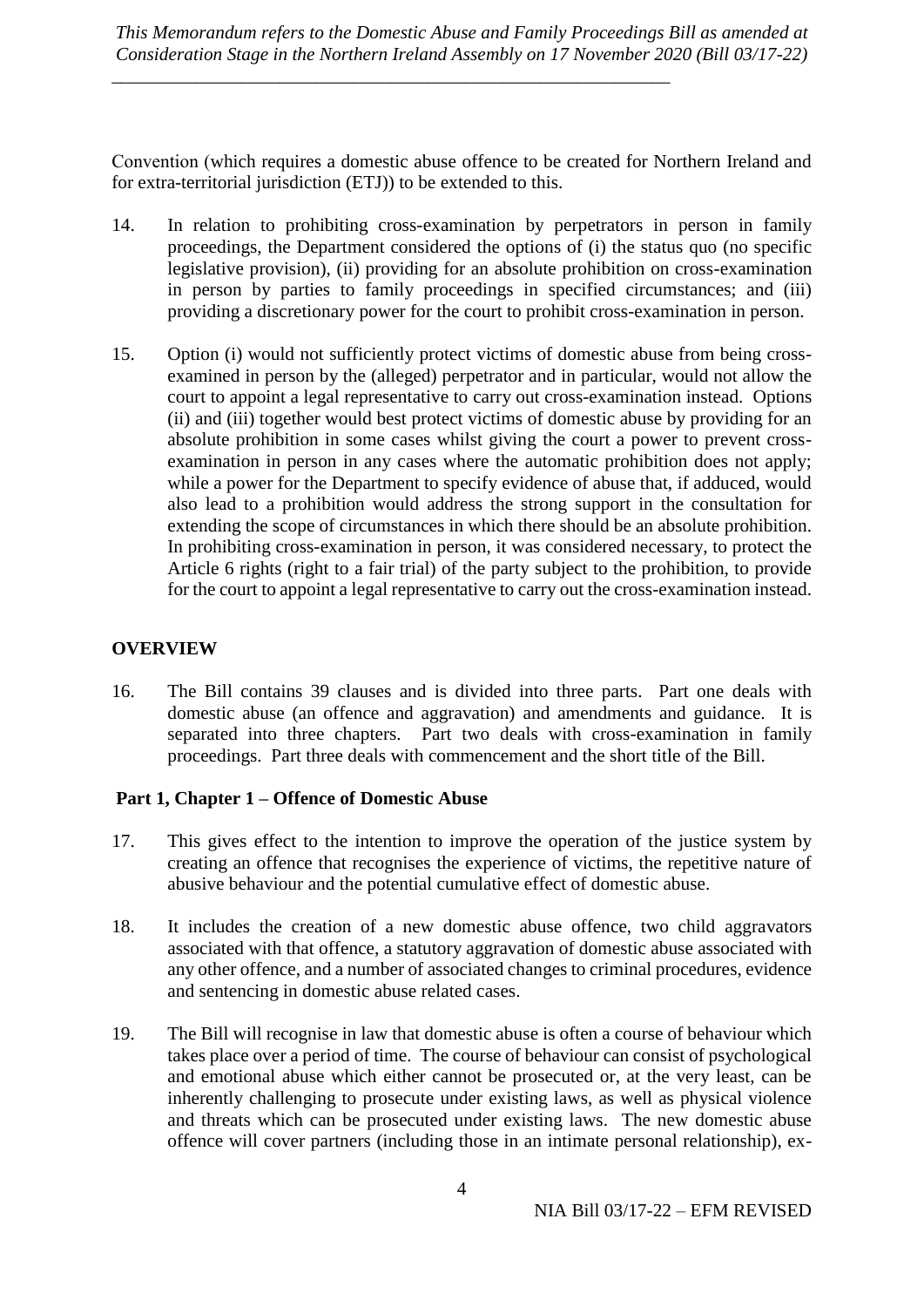partners and family members. For the purpose of this Explanatory and Financial Memorandum these will be referred to as partner/connected person.

- 20. By enabling a range of domestic abuse incidents, which take place over a period of time, to be prosecuted as a single course of behaviour within a new offence, the criminal law will better reflect how victims actually experience such abuse. The Bill will also ensure that a course of behaviour of entirely non-physical abuse of a person's partner/connected person is criminalised.
- 21. The Bill recognises the adverse effect abuse can have on children by including aggravations which will apply to the domestic abuse offence where the victim is under 18 or where a child sees, hears or is present during an incident of abuse or they are used to abuse the connected person, or a reasonable person would consider the abusive behaviour to adversely affect the child – enabling the sentencing to be increased up to the maximum available. The Bill also makes provision that a child cruelty offence will apply in relation to non-physical ill-treatment of a child.

### **Part 1, Chapter 2 – Aggravation as to Domestic Abuse**

22. The Bill also provides for a statutory aggravation that an offence, other than the domestic abuse offence, is aggravated by constituting abuse of a partner/connected person where the person convicted of the offence either intended to cause, or else was reckless as to whether their actions would cause, physical or psychological harm to that person.

# **Part 1, Chapter 3 – Miscellaneous Provision**

- 23. Along with the introduction of the new domestic abuse offence, the statutory aggravator and child aggravator a number of associated reforms to criminal procedure, evidence and sentencing are included within the Bill. These reforms are intended to reduce the possibility of an accused person using the processes of the justice system to further exert control and influence over their partner/connected person and will help to minimise the trauma for them while ensuring the proper administration of justice is achieved. The Bill also make provision for increased access to legal aid in primary family law proceedings for victims of abuse to help reduce the financial burden of settling the position of the care of their children through the courts, and to mitigate the risk of these proceedings being used as another way to perpetuate abuse.
- 24. The Chapter also makes provision in relation to a number of measures to improve the support and protection of victims as well as the operation of the Act. This includes the provision of interim protection measures to those affected by domestic abuse as well as powers to enable information to be shared with schools where there has been a domestic abuse incident affecting a child. The Bill also provides for the training of those involved in domestic abuse cases, data collection in relation to the new offence, an independent oversight function and reporting on the operation of the Act.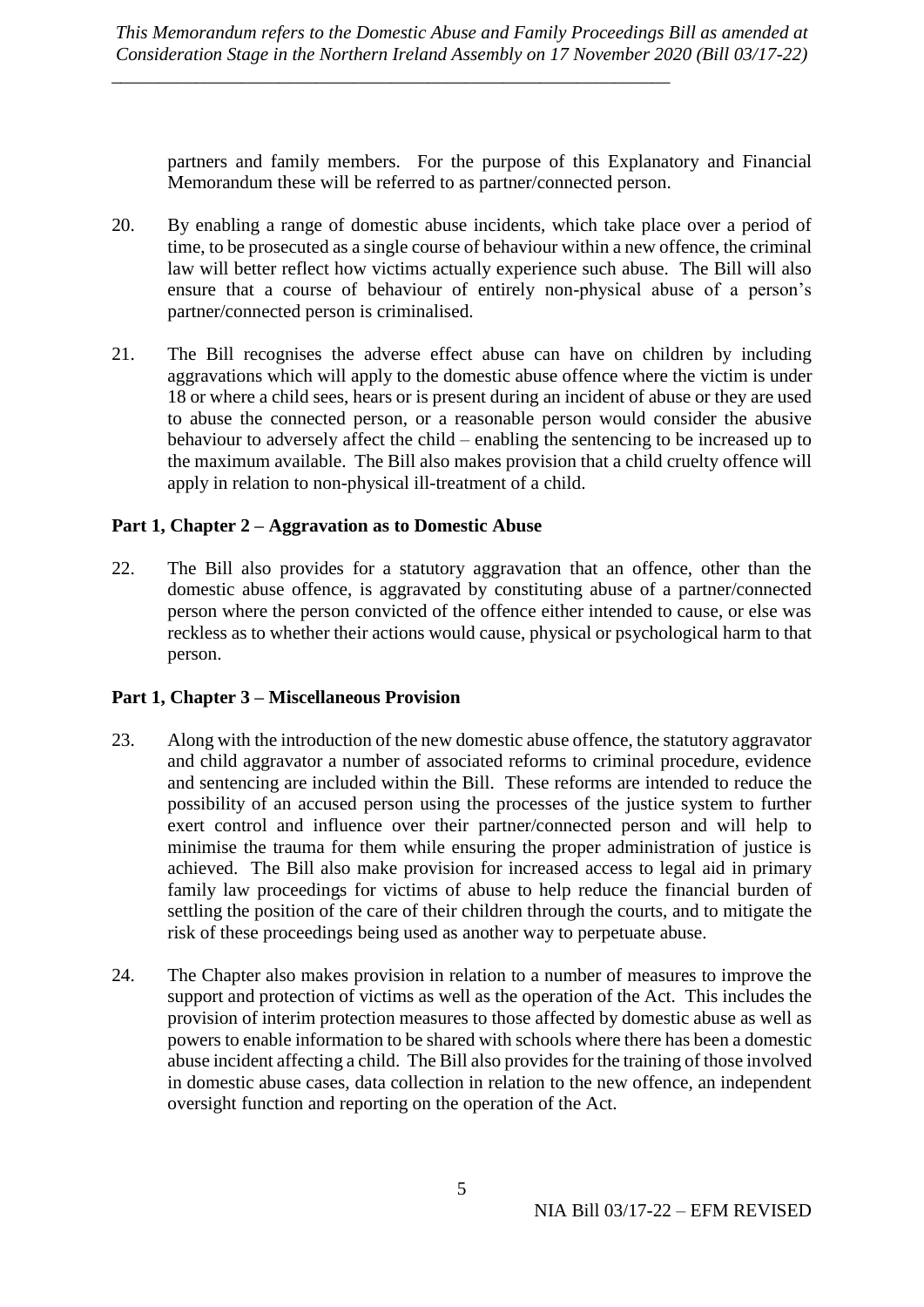\_\_\_\_\_\_\_\_\_\_\_\_\_\_\_\_\_\_\_\_\_\_\_\_\_\_\_\_\_\_\_\_\_\_\_\_\_\_\_\_\_\_\_\_\_\_\_\_\_\_\_\_\_\_\_\_\_\_\_\_

### **Part 2 – Provision for Civil Proceedings**

### **Residence and contact orders.**

25. The Bill amends the Children (Northern Ireland) Order 1995 to require a court considering an application for a residence or contact order, to consider any conviction of the party applying for the order for a domestic abuse offence involving the child.

### **Prohibition of cross-examination in person.**

- 26. The Bill prohibits, in family proceedings, cross-examination in person by a party who has been convicted of, given a caution for, or is charged with a specified offence, of a witness who is the victim, or alleged victim, of that offence; and by a party against whom an on-notice injunctive order is in force for the protection of a witness. It also creates a power for the Department to specify evidence of domestic abuse that, if adduced by a party to family proceedings, would prohibit cross-examination in person by a party to whom the evidence relates. The Bill further gives a court a discretionary power to direct that a party may not cross-examine in person, if it considers that such cross-examination is likely to diminish the quality of evidence or cause significant distress to the witness to be cross-examined.
- 27. Where cross-examination is prohibited, the Bill makes provision enabling the court to appoint a legal representative to conduct the cross-examination on behalf of the party prohibited from so doing, the cost of which will be paid by the Department of Justice. It also allows the Department to issue guidance in connection with the role of the appointed legal representative.

# **COMMENTARY ON CLAUSES**

# **Part 1, Chapter 1 – Offence of Domestic Abuse**

### **Clause 1: The domestic abuse offence**

This clause makes it an offence for a person to engage in a course of behaviour (defined in clause 4(4) as behaviour on at least two occasions) which is abusive of another person with whom they are at the time of the course of behaviour personally connected. Clause 5 defines what two people are personally connected. For the purpose of this commentary, these personally connected persons will be referred to as "the accused" and their "partner/connected person".

Subsection (2) provides that the offence is subject to two further conditions being met. The first of these conditions is that a reasonable person would consider that the course of behaviour would be likely to cause the partner/connected person to suffer physical or psychological harm, which includes fear, alarm and distress (see subsection (3)). The court would be entitled to take account of the circumstances of the case, for example any particular vulnerability of the partner/connected person, in considering whether the accused's behaviour would be likely to cause them to suffer physical or psychological harm.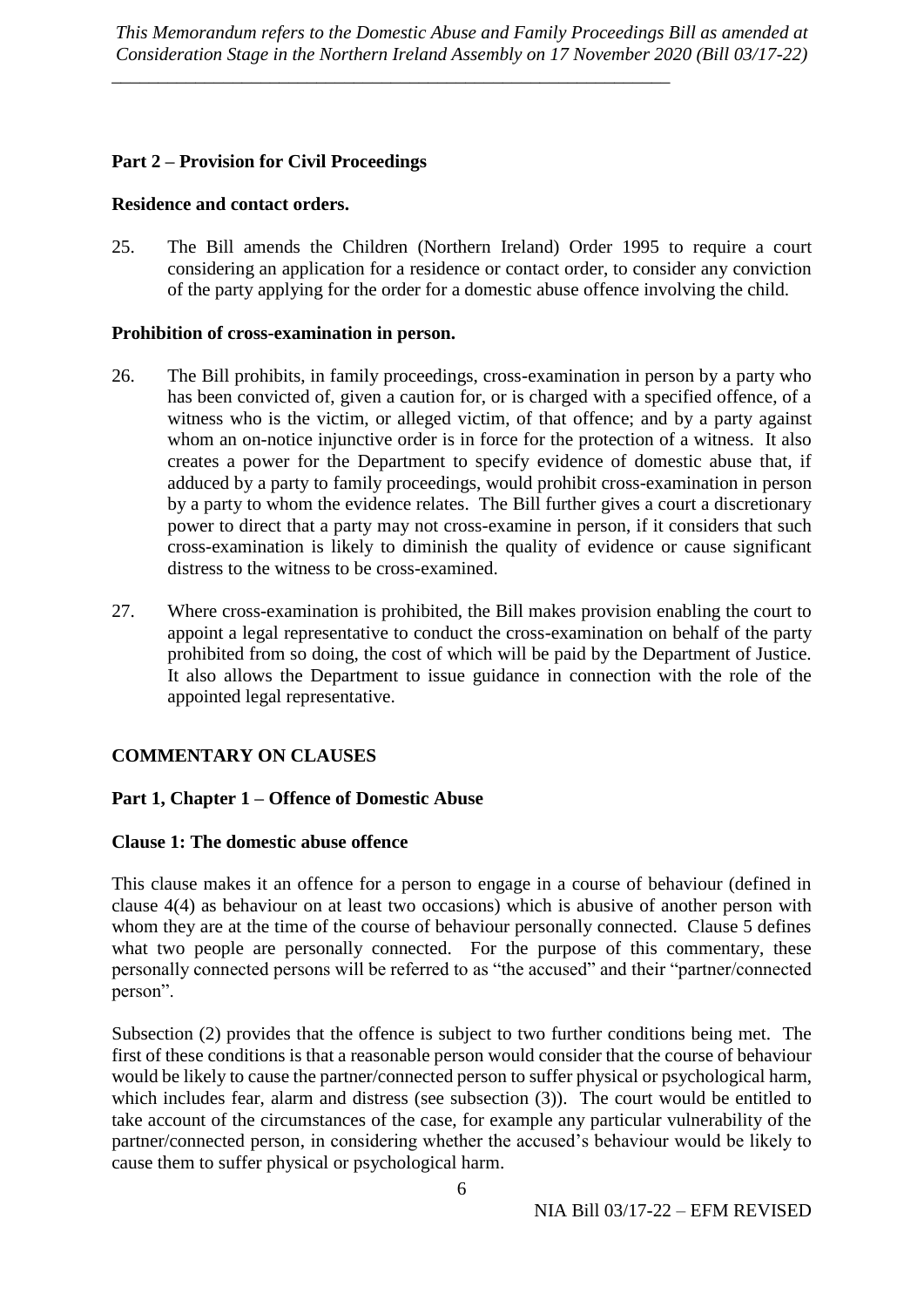The second of these conditions is that the accused must either intend that the behaviour causes their partner/connected person to suffer harm or is reckless as to this. This condition could be met in a reckless situation where, for example, the accused is persistently verbally abusive and demeaning towards their partner/connected person but claims that they did not intend the behaviour to cause harm.

# **Clause 2: What amounts to abusive behaviour**

This clause sets out what constitutes abusive behaviour for the purpose of the offence. The description is non-exhaustive and it therefore remains open to the court to determine in any individual case that the accused's behaviour was abusive in some other way, beyond the ways described.

Subsection (2) provides that abusive behaviour includes conduct which is violent or threatening (including both physical and sexual violence). Subsection (2) also covers behaviour directed at an individual, their child or any other person where the purpose of the behaviour is to have certain effects on the partner/connected person or where a reasonable person would consider it likely to have one or more of the effects.

Subsection (3) sets out, in connection with this latter aspect of the offence, the relevant effects that can indicate that behaviour is abusive. This is intended to ensure that, for example, psychological abuse, or controlling or coercive behaviour that could not currently be prosecuted under existing offences, falls within the definition of abusive behaviour (as well as violent or threatening behaviour).

Subsection (3)(a) deals with behaviour which makes the partner/connected person dependent on or subordinate to the accused. This could include, for example, preventing the partner/connected person from having access to money, forcing them to leave their job or education, taking charge of household decision-making to the exclusion of them or treating them as a domestic slave.

Subsection (3)(b) covers behaviour which has the effect of isolating a person from friends, family members or other sources of social interaction or support. This could include, for example, controlling a partner's or connected person's movements; access to their phone or other forms of communication; not allowing visits from or to the partner's or connected person's friends or family, or deliberately failing to pass on messages from friends or family.

Subsection (3)(c) refers to behaviour which has the effect of controlling, regulating or monitoring the day-to-day activities of a partner/connected person. This could include, for example, checking their phone, e-mail or social media use, controlling what clothes they can or cannot wear, or placing unreasonable requirements on them, for example, to prepare meals in a particular way at a particular time every day or to answer the phone within three rings.

Subsection (3)(d) deals with behaviour which has the effect of depriving or restricting the freedom of action of a partner/connected person. This addresses behaviour which strips that person of their autonomy, for example, preventing them from attending work or college,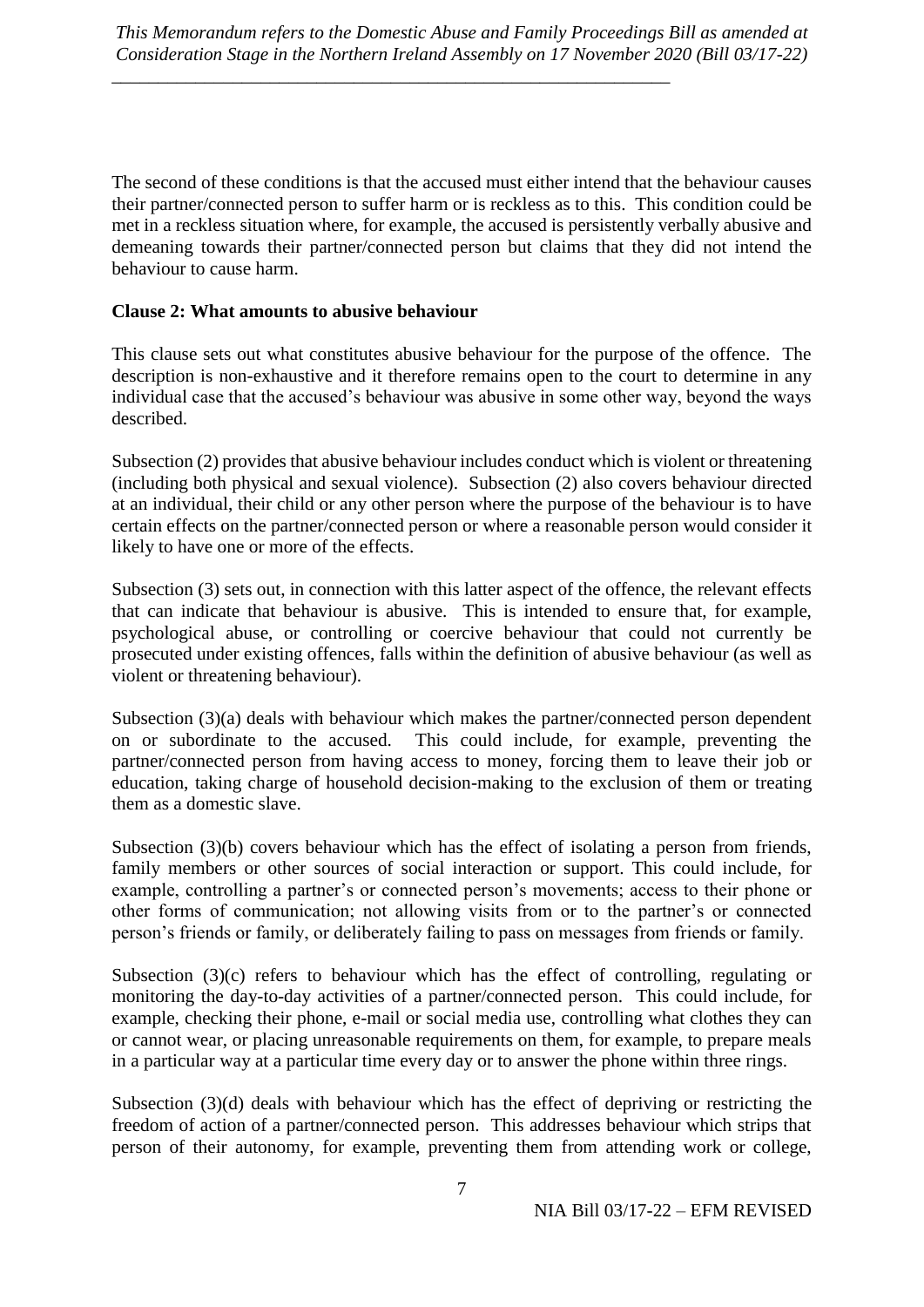\_\_\_\_\_\_\_\_\_\_\_\_\_\_\_\_\_\_\_\_\_\_\_\_\_\_\_\_\_\_\_\_\_\_\_\_\_\_\_\_\_\_\_\_\_\_\_\_\_\_\_\_\_\_\_\_\_\_\_\_

preventing them from leaving the house alone, insisting on accompanying them to medical appointments, or taking decisions for them in relation to private, individual matters that a person would normally decide for themselves.

Subsection (3)(e) refers to behaviour which has the effect of frightening, humiliating, degrading or punishing a partner/connected person. This could include, for example, abusive name-calling, threats of self-harm, playing 'mind games' that cause the partner/connected person to doubt their self-worth, controlling a partner/connected person's access to the toilet or forcing them to eat food off the floor.

Subsection (4)(a) provides that the reference to violent behaviour includes both physical and sexual violence. Subsection (4)(b) provides that reference in the clause to a child means someone under 18 years of age.

# **Clause 3: Impact of behaviour on victim**

This clause provides that the partner/connected person need not have actually suffered physical or psychological harm for the offence to be committed. It also states that it is not necessary for the effects of the behaviour covered by clause 2(3) (such as dependency, subordination, isolation, control, etc.) to have actually been suffered by the partner/connected person for the offence to have been committed.

This is because a reasonable person test applies both in clause 1(2)(a) in relation to physical or psychological harm and clause  $2(2)(c)(ii)$  in relation to 'relevant effects'. It is therefore sufficient that a reasonable person would consider it likely that the behaviour would result in the partner/connected person suffering physical or psychological harm, or experiencing a 'relevant effect'. So, for example, clause 2(2)(c) would cover behaviour which a reasonable person would consider likely to frighten, humiliate, degrade, punish or intimidate the partner/ connected person, irrespective of whether they actually suffer fear, humiliation, degradation, punishment or intimidation.

In turn, this clause clarifies that evidence is not prevented from being presented of actual harm, or effects arising, as a result of the alleged course of behaviour or the effects that the behaviour actually had on the partner/connected person. Such evidence therefore remains relevant in the case.

### **Clause 4: Meaning of behaviour etc.**

This clause further explains what is meant by behaviour for the purposes of Chapter 1. Subsection (2) provides that behaviour includes saying or otherwise communicating something as well as doing something (including an intentional failure to do, say, or otherwise communicate something). This could include, for example, a failure to pass on times and dates of appointments or social occasions, a failure to feed a family pet or a failure to speak to or communicate with an individual.

Subsection (3) clarifies that behaviour is directed at a person if it is directed in any way. This would include, for example, behaviour involving or towards property or behaviour that affects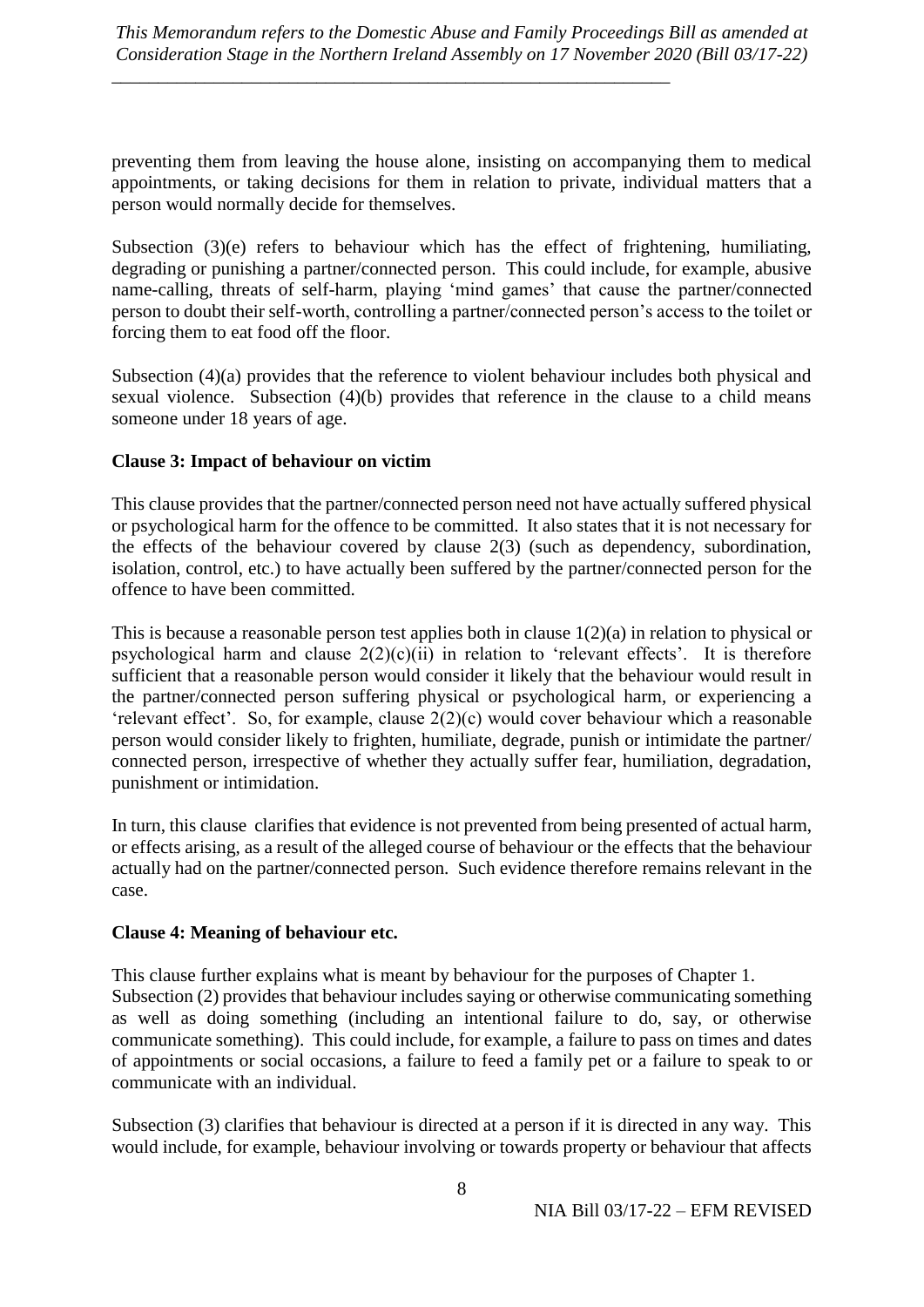\_\_\_\_\_\_\_\_\_\_\_\_\_\_\_\_\_\_\_\_\_\_\_\_\_\_\_\_\_\_\_\_\_\_\_\_\_\_\_\_\_\_\_\_\_\_\_\_\_\_\_\_\_\_\_\_\_\_\_\_

the ability to acquire, use, maintain money or other property or to obtain goods or services. This could relate to shared property or property belonging to parents. Property will also include pets or other animals (for example agricultural livestock) whether belonging to the victim or others.

The clause also provides that behaviour directed at a person includes behaviour carried out with or through a third party, for example by spying on or reporting on the activities of a partner/connected person. The third party's involvement could be unwitting or unwilling, as they may be entirely unaware that their behaviour was helping the accused to abuse their partner/connected person or they may have been coerced into participating in the abuse.

### **Clause 5: Meaning of personal connection**

This clause defines what two people are personally connected for the purposes of Chapter 1. Subsection (2) provides that two people are personally connected if they are, or have been, married or in a civil partnership or they live together (or have lived together) as if spouses of each other. Two people are also personally connected if they are or have been in an intimate personal relationship with each other or are family members. The term "intimate personal relationship" is intended to cover relationships between two individuals (including young/teenage and same-sex relationships), although the relationship need not be sexual or long-term.

Subsection (3) sets out that a family member covers a person's parent, grandparent, child, grandchild or sibling. A family member also covers the parent, grandparent, child, grandchild or sibling of the person that they are in a relevant relationship with. Subsection (4) defines that two people are in a relevant relationship if they are married or are in a civil partnership, or they live together as if spouses. Subsection (5) makes provision for the inclusion of half-blood relationships, relationships by affinity and stepchildren when considering family membership.

# **Clause 6: Establishing connection by notice**

This clause provides a process for establishing, by means of a proposal made by the prosecution in proceedings for the offence, that two individuals are personally connected. The personal connection will be taken to be established unless challenged under the process set out for this.

# **Clause 7: How notice is to be served**

This clause provides for the service of notices where a relationship, that is two individuals being personally connected, is challenged under clause 6. It sets out the process to be applied and the meaning of key terms and their application.

### **Clause 8: Aggravation where victim is under 18**

This clause provides that an allegation may be specified alongside the domestic abuse offence that it is aggravated because the accused's partner/connected person was under 18 at the time of any of the behaviour by virtue of which the offence is constituted. This could enable sentencing to be increased up to the maximum available.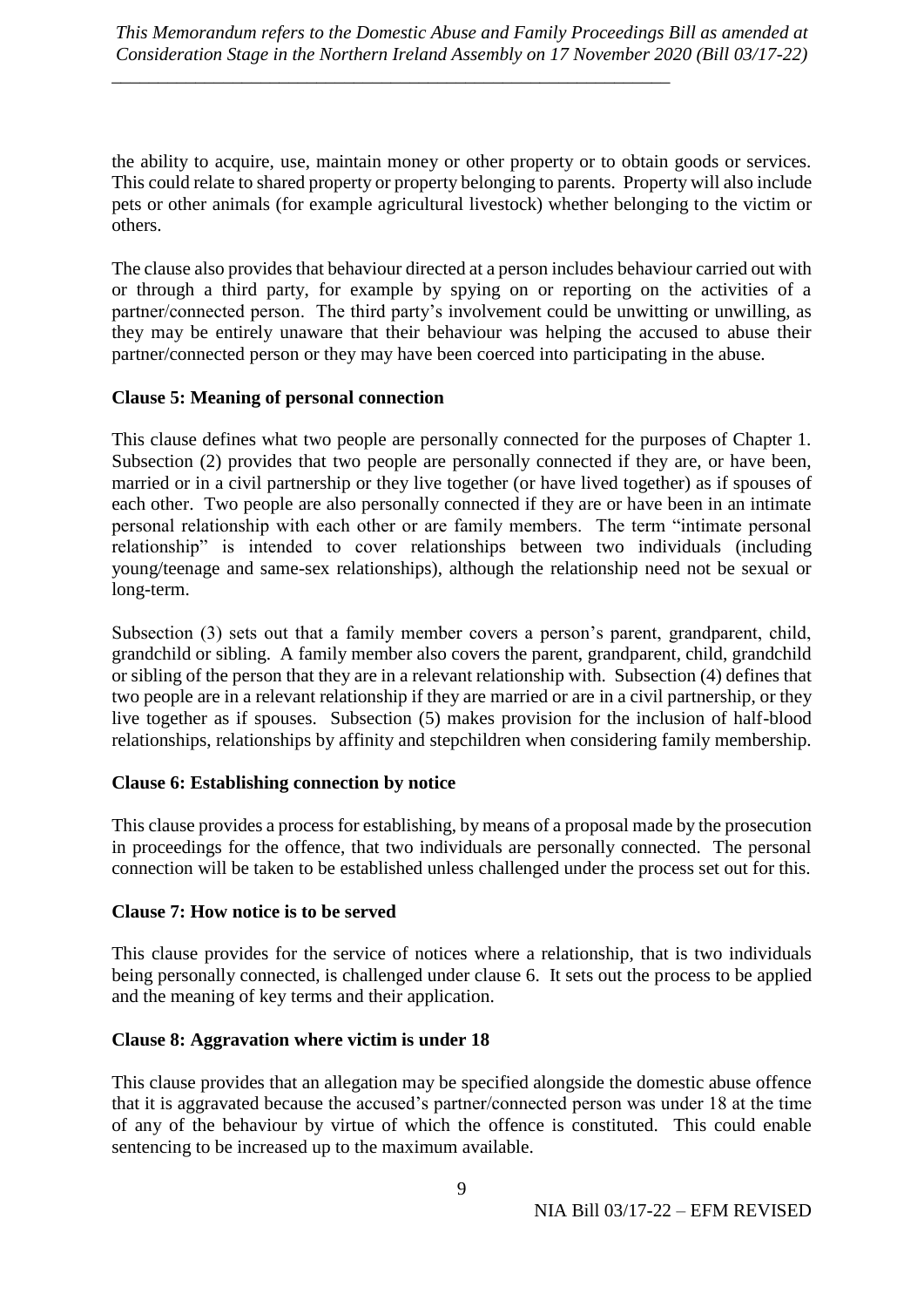Subsection (2) and (3) sets out that, where the charge together with the aggravation is proved, the court must state on conviction that it is aggravated and take the aggravation into account when determining the sentence, as a factor that increases the seriousness of the offence. The court is also required to state how the aggravation has affected the sentence and in recording the conviction show it as aggravated by reason of the partner/connected person being under 18.

Subsection (4) makes it clear that if the aggravation is not proved, but the charge is proved, conviction is as if the aggravation were not referred to alongside the charge.

# **Clause 9: Aggravation where relevant child is involved**

This clause provides that an allegation may be specified alongside the domestic abuse offence that it is aggravated, through involving a child (under 18) who is not the accused or the partner/connected person. This includes the child of either person.

Subsection (2) sets out that the domestic abuse offence is aggravated by reason of involving a relevant child if any or all of the aspects set out at  $(2)(a) - (2)(c)$  are met.

Subsection (2)(a)(i) provides that the aggravation applies where it is shown that, at any time in commissioning the offence, the accused directed or threatened to direct behaviour at a child. This could include the accused threatening violence towards a child to control or frighten the partner/connected person or being abusive towards the child.

Subsection  $(2)(a)(ii)$  provides that the aggravation applies where it is shown that, in committing the offence, the accused made use of the child in directing behaviour at their partner/connected person. This could apply where the accused encourages or directs a child to spy on or report on the day-to-day activities of a partner/connected person. The involvement of the child could be unwittingly or unwillingly.

The aggravation would apply to the involvement of any child in the domestic abuse offence (apart from when the child is the partner/connected person, which would be caught by clause 8). This would include, for example, the accused or victim's own child, another child living in or visiting the household, or a neighbour's child.

Subsection (2)(b) provides that the aggravation applies where a child saw, heard or was present during a single incident of the course of behaviour. This could, for example, be a verbal abuse incident or a physical assault and the child need not necessarily be in the same room as the accused and partner/connected person.

Subsection  $(2)(c)$  provides that the aggravation applies where a reasonable person considers that the course of behaviour, or an incident of behaviour which the accused directed at a victim as part of the course of behaviour, to be likely to adversely affect the child.

Subsection 2(A) provides that there does not need to be evidence that a child ever had any awareness, or understanding of the nature, of the accused's behaviour or to have been adversely affected by it.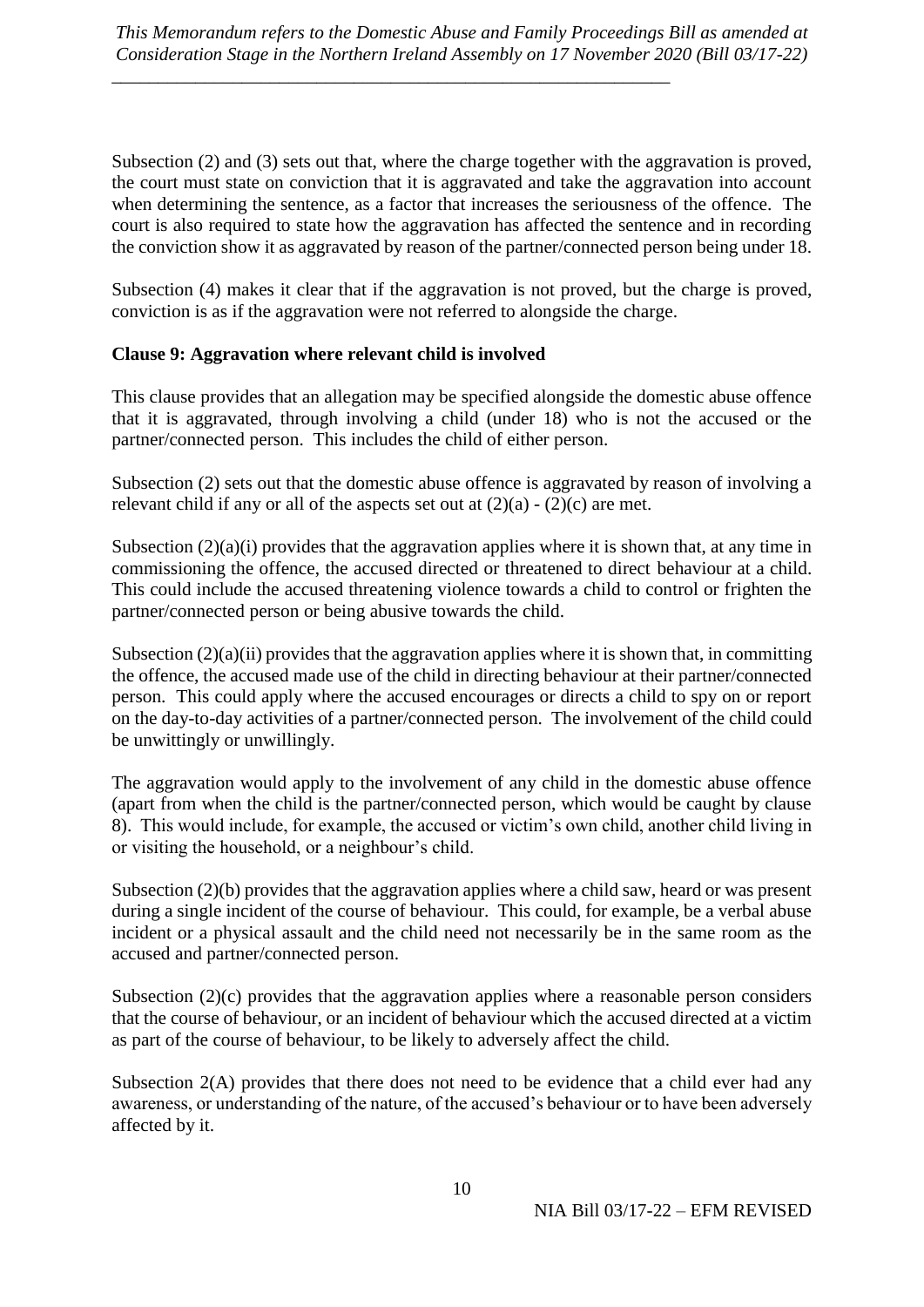\_\_\_\_\_\_\_\_\_\_\_\_\_\_\_\_\_\_\_\_\_\_\_\_\_\_\_\_\_\_\_\_\_\_\_\_\_\_\_\_\_\_\_\_\_\_\_\_\_\_\_\_\_\_\_\_\_\_\_\_

Subsection 2(B) sets out that nothing in this subsection prevents evidence from being led about a child's observations of, or feelings as to, the accused's behaviour, or a child's situation arising from of the accused's behaviour.

Subsections (3) and (4) sets out that, where the charge together with the aggravation is proved, the court must state on conviction that it is aggravated and take the aggravation into account when determining the sentence, as a factor which increases the seriousness of the offence. The court is also required to state how it has affected the sentence and in recording the conviction shows it as aggravated by reason of involving a person being under 18 (who is not the accused or the partner/connected person).

Subsection (5) makes it clear that if the aggravation is not proved, but the charge is proved, conviction is as if the aggravation were not referred to alongside the charge.

# **Clause 10: Behaviour occurring outside the UK**

This clause provides that domestic abuse offence would be constituted by virtue of the course of behaviour if it consists of or includes behaviour which occurred in a country outside the United Kingdom. The behaviour would need to constitute the domestic abuse offence if it occurred in Northern Ireland and the accused would need to be habitually resident in Northern Ireland or be a UK national (as defined in subsection (2)).

### **Clause 11: Exception where responsibility for children**

Subsection (1) provides that the domestic abuse offence does not apply where a person has parental responsibility for another person who is under 16 years of age. It is considered that there are other provisions that deal with, and should more appropriately be used for, direct abuse of a child or young person by their parent or other carer.

### **Clause 12: Defence on the grounds of reasonableness**

This clause provides that it is a defence for the accused to show that the course of behaviour was, in the particular circumstances, reasonable. This may apply where, for example, the accused acted to prevent their partner from associating with certain persons or frequenting certain places if they are recovering from alcohol or drug addiction or to restrict their freedom of movement for their own safety due to the effects of suffering from dementia.

Subsection (2) allows for the accused to adduce evidence that is enough to raise an issue as to whether the course of behaviour was reasonable, with the prosecution then needing to disprove this version of events.

Nothing in this clause affects the broader requirement for the prosecution to prove beyond reasonable doubt that the offence has been committed.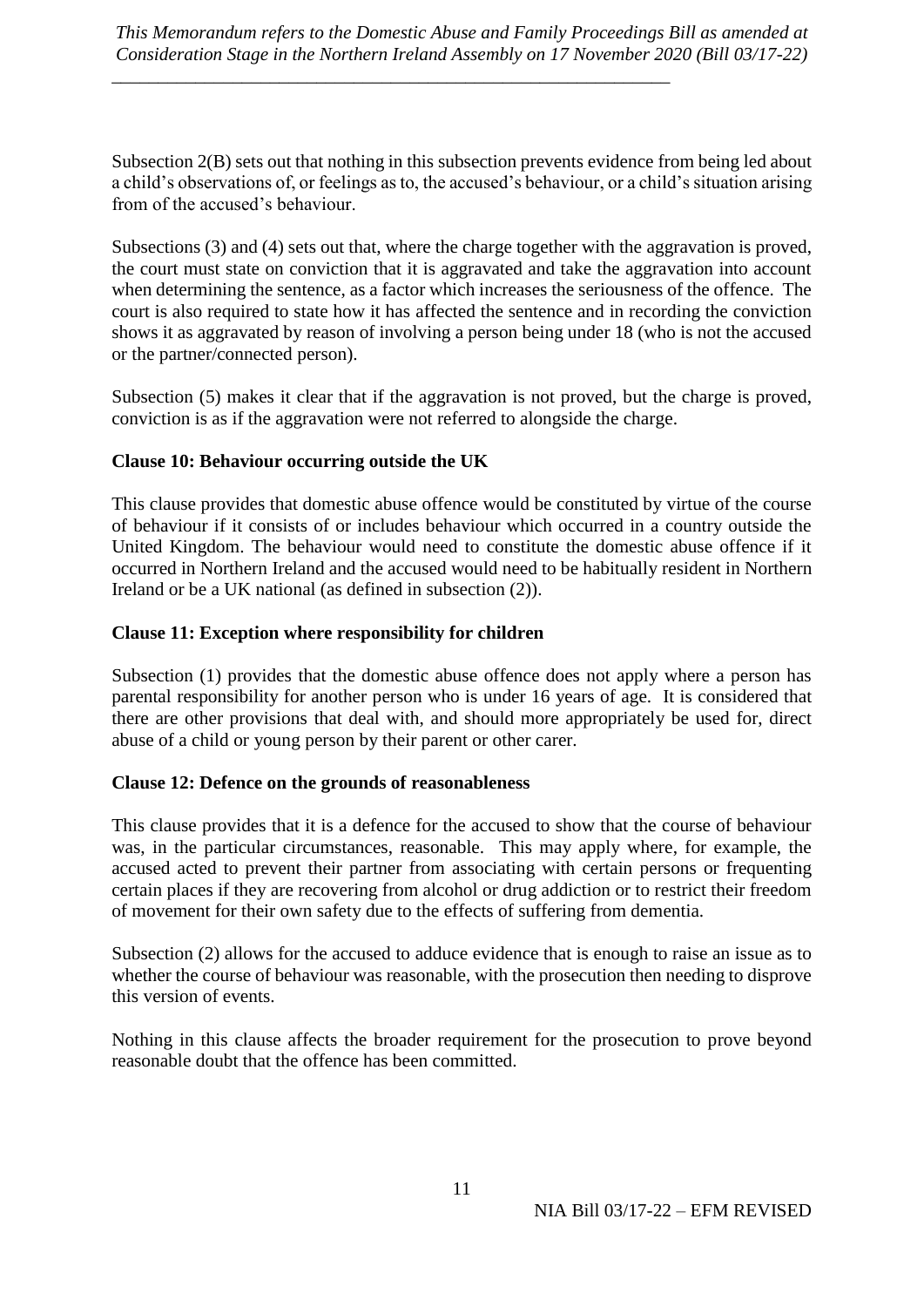\_\_\_\_\_\_\_\_\_\_\_\_\_\_\_\_\_\_\_\_\_\_\_\_\_\_\_\_\_\_\_\_\_\_\_\_\_\_\_\_\_\_\_\_\_\_\_\_\_\_\_\_\_\_\_\_\_\_\_\_

### **Clause 13: Alternative available for conviction**

This clause provides that, where the court is not satisfied that the domestic abuse offence has been committed, it can convict the accused of a specified alternative offence of harassment or putting people in fear of violence under the Protection from Harassment (Northern Ireland) Order 1997. It also makes clear that this section does not affect provisions in section 6 (2) of the Criminal Law Act (Northern Ireland) 1967 in relation to alternative verdicts on trial on indictment.

### **Clause 14: Penalty for the offence**

This clause provides that the maximum penalty on summary conviction (that is in a magistrates' court) is 12 months' imprisonment or a fine up to the statutory maximum (that is, £5,000). Where a case is tried on indictment (that is, in the Crown Court) the maximum penalty is 14 years' imprisonment or a fine or both. The nature of the penalties is intended to reflect the cumulative nature of the offence over time, that it may cover both physical and psychological abuse and also the intimate and trusting nature of the relationships involved.

### **Part 1, Chapter 2 – Aggravation as to Domestic Abuse**

### **Clause 15: Aggravation as to domestic abuse**

This clause provides that any offence (other than the domestic abuse offence) may be aggravated because it involves domestic abuse. The aggravation could be specified alongside charges for all sorts of offences, for example criminal damage, assault, grievous bodily harm, threats to damage property or threats to kill, etc.

Subsections (3) and (4) require that, where the charge as well as the aggravation is proved, the court must state on conviction that it is aggravated and take the aggravation into account when determining the sentence, as a factor which increases the seriousness of the offence. The court is also required to state how the aggravation has affected the sentence and record the conviction in a manner which shows that the offence was aggravated by reason of involving domestic abuse.

Subsection (5) makes it clear that if the aggravation is not proved, but the charge is proved, conviction is as if the aggravation were not referred to alongside the charge.

### **Clause 16: What amounts to the aggravation**

Clause 16 sets out the conditions required for the domestic abuse aggravator to apply. This requires that a reasonable person would consider that the offence would be likely to cause the accused's partner or a connected person to suffer physical or psychological harm (including fear, alarm and distress). A further condition is that the accused either intended the offence to cause their partner/connected person to suffer physical or psychological harm, or was reckless as to whether or not this would be caused.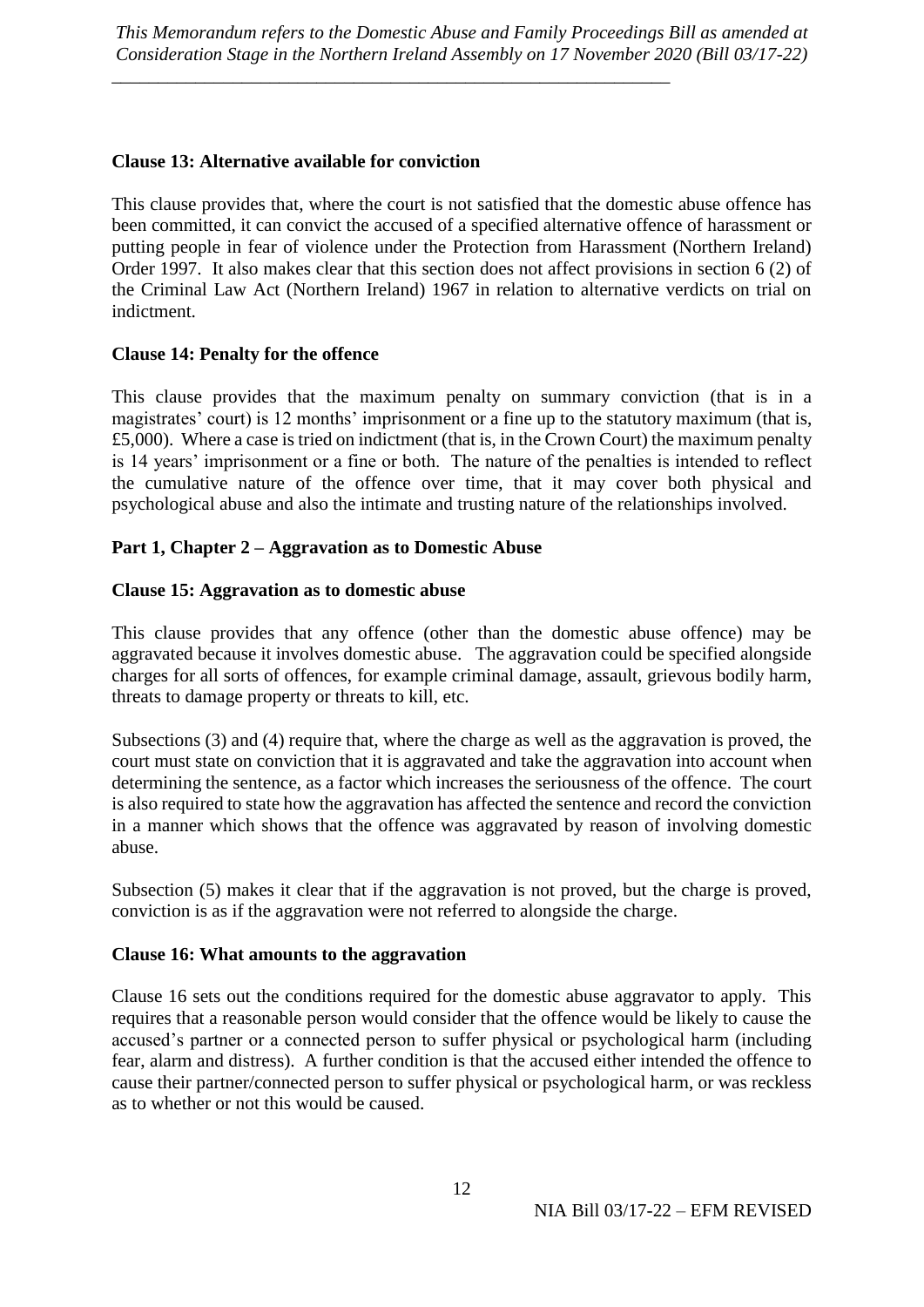Subsection (3) provides that the offence itself does not have to have been committed against the accused's partner/connected person, rather it can be against a third party with the purpose of abusing their partner or a connected person. Also harm does not have to have been caused to the partner/connected person as a result of the offence, rather that a reasonable person would consider that harm would be likely to be caused. As such, the aggravation could be in effect where, for example, the accused commits criminal damage against the friend of their partner, or a connected person, with the intent of causing psychological harm to their partner or a connected person. Subsection (4) ensures that evidence of actual harm remains relevant in the case.

# **Clause 17: Exception regarding the aggravation**

Clause 17 provides that an offence cannot be aggravated if the partner/connected person is under 16 and the accused has parental responsibility for them. As set out at clause 11, it is considered that there are other provisions that deal with, and should more appropriately be used for, direct abuse of a child or young person by their parent or other carer.

# **Clause 18: Meaning of personal connection**

This clause defines what two people are personally connected for the purposes of Chapter 2. Subsection (2) provides that two people are personally connected if they are, or have been, married or in a civil partnership or they live together (or have lived together) as if spouses of each other. Two people are also personally connected if they are or have been in an intimate personal relationship with each other or are family members. The term "intimate personal relationship" is intended to cover relationships between two individuals (including young/teenage and same-sex relationships), although the relationship need not be sexual or long-term.

Subsection (3) sets out that a family member covers a person's parent, grandparent, child, grandchild or sibling. A family member also covers the parent, grandparent, child, grandchild or sibling of the person that they are in a relevant relationship with. Subsection (4) defines that two people are in a relevant relationship if they are married or are in a civil partnership, or they live together as if spouses. Subsection (5) makes provision for the inclusion of half-blood relationships, relationships by affinity and stepchildren when considering family membership.

# **Clause 19: Establishing connection by notice**

This clause provides a process for establishing, by means of a proposal made by the prosecution in proceedings for the offence, that two individuals are personally connected. The personal connection will be taken to be established unless challenged under the process set out for this.

# **Clause 20: How notice is to be served**

This clause repeats the provision at clause 7 for the purpose of the aggravator. This provides for the service of notices where a relationship is challenged under clause 19. It sets out the process to be applied and the meaning of key terms and their application.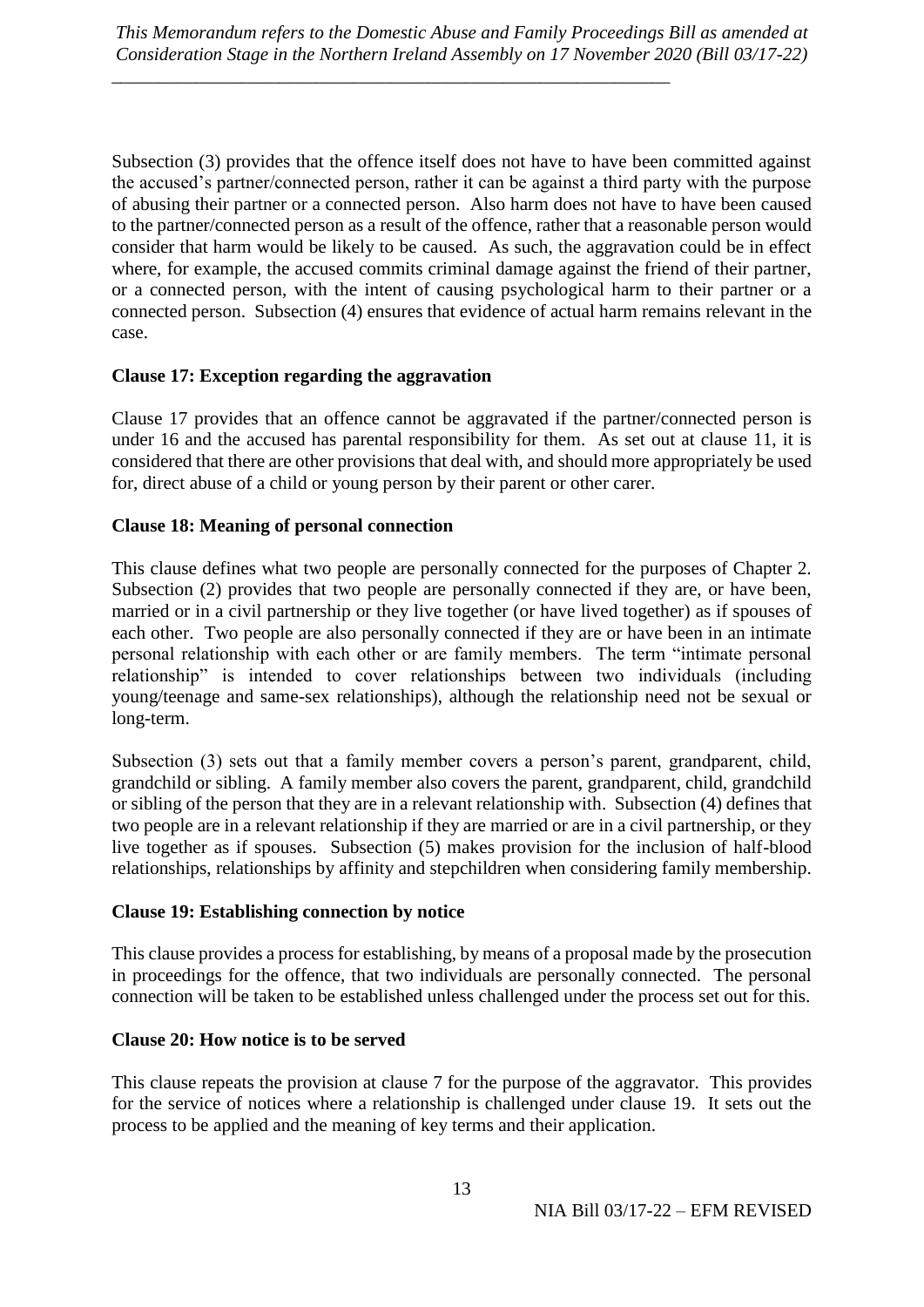# **Part 1, Chapter 3 – Miscellaneous Provision**

### **Clause 21: Meaning of ill-treatment etc. in offence provision**

\_\_\_\_\_\_\_\_\_\_\_\_\_\_\_\_\_\_\_\_\_\_\_\_\_\_\_\_\_\_\_\_\_\_\_\_\_\_\_\_\_\_\_\_\_\_\_\_\_\_\_\_\_\_\_\_\_\_\_\_

This clause amends the child cruelty offence in Section 20 of the Children and Young Persons Act 1968, making clear that non-physical ill treatment of a child (aged under 16), by someone with parental responsibility for them, is an offence. It also provides that references to an offence around unnecessary suffering or injury to a child explicitly state that this relates to the suffering or injury being physical or otherwise, again ensuring that non-physical behaviour is captured.

### **Clause 22: No right to claim trial by jury**

This clause amends Article 29(1) of the Magistrates' Courts (Northern Ireland) Order 1981, the effect of which is to prohibit those accused of the domestic abuse offence before a magistrates' court from the right to elect for trial by jury at Crown Court. This currently covers offences such as intimidation, making or possessing petrol bombs, possession of offensive weapon with intent to commit an offence as well as unnecessary suffering and fighting in relation to the welfare of animals.

### **Clause 23: Special measures directions**

This clause amends Part 2 of the Criminal Evidence (Northern Ireland) Order 1999.

Subsection (2) amends Article 5(4) (witnesses eligible for assistance on grounds of fear or distress about testifying) of the 1999 Order to ensure that the complainant of a domestic abuse offence, as well as any other offence (for example, criminal damage, assault, grievous bodily harm, threats to damage property or threats to kill, etc.) where there is a specification that it is aggravated by reason of involving domestic abuse, is eligible for assistance, such as the use of live links or screens at court, in relation to those proceedings, unless they have informed the court that they do not wish to be eligible for such assistance.

Subsection (3) amends Article 13(4)(a) of the 1999 Order (evidence given in private) to ensure that where proceedings relate to a domestic abuse offence, or any other offence where there is a specification that it is aggravated by reason of involving domestic abuse, a special measures direction may provide for the exclusion of persons from court when the witness is giving evidence.

This clause is tied to Clause 2*5* which sets out the meaning of an offence involving domestic abuse.

### **Clause 24: Prohibition of cross-examination in person**

This clause amends the Criminal Evidence (Northern Ireland) Order 1999, the effect of which is to prohibit the accused from cross-examining a partner/connected person in person, where they are to give evidence. This applies in relation to the domestic abuse offence under clause 1, as well as any other offence (for example, criminal damage, assault, grievous bodily harm,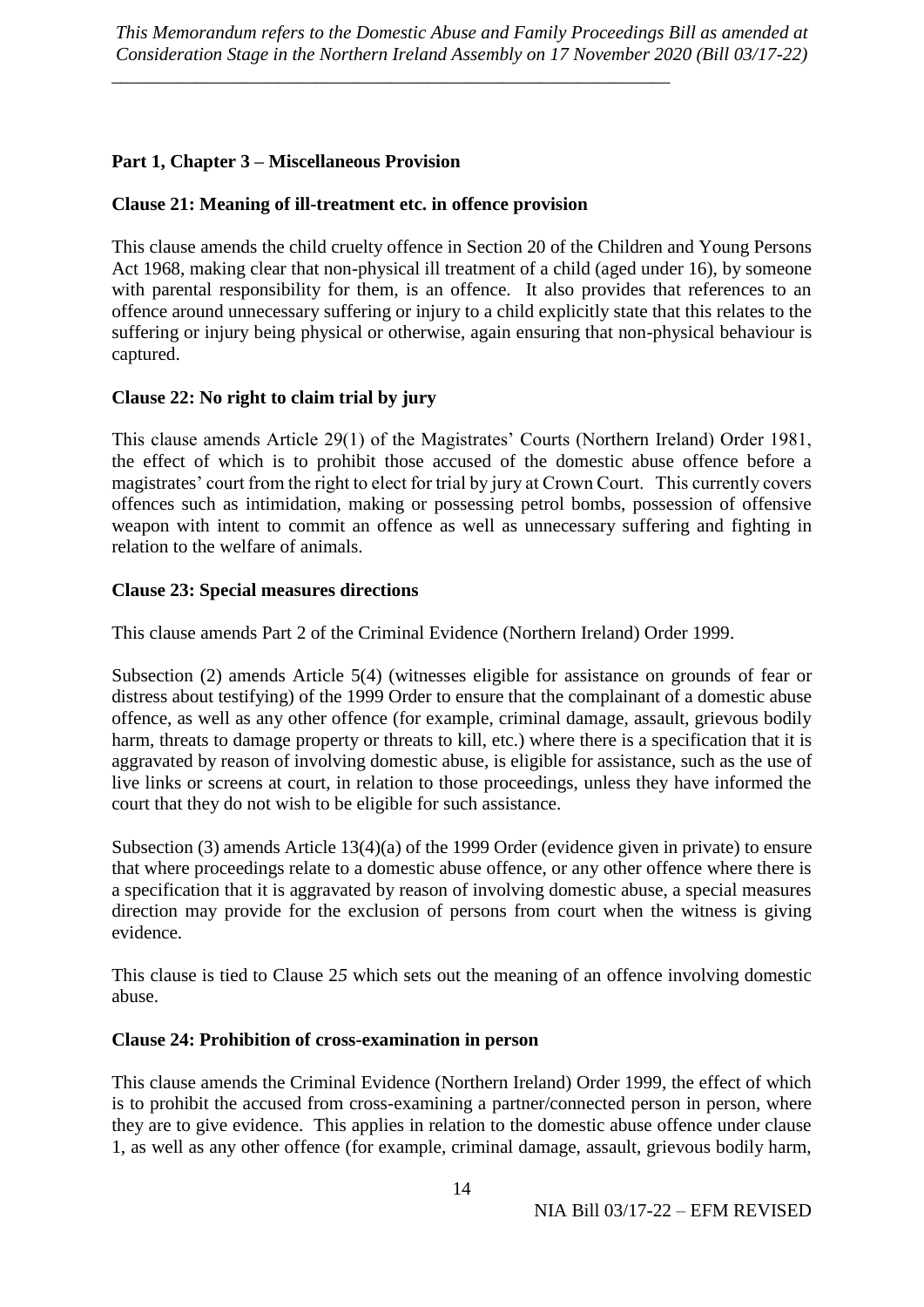\_\_\_\_\_\_\_\_\_\_\_\_\_\_\_\_\_\_\_\_\_\_\_\_\_\_\_\_\_\_\_\_\_\_\_\_\_\_\_\_\_\_\_\_\_\_\_\_\_\_\_\_\_\_\_\_\_\_\_\_

threats to damage property or threats to kill, etc.) where there is a specification that it is aggravated by reason of involving domestic abuse (under clause 15).

This clause is tied to Clause 25 which sets out the meaning of an offence involving domestic abuse.

### **Clause 25: Meaning of offence involving domestic abuse etc.**

As noted above, clauses 22 and 23 amend the Criminal Evidence (Northern Ireland) Order 1999. This clause inserts a new Article 3A to the 1999 Order, which sets out the meaning of an "offence involving domestic abuse" for the purpose of the Order. This includes the domestic abuse offence under clause 1, as well as any other offence where there is a specification that it is aggravated by reason of involving domestic abuse (under clause 15).

### **Clause 26: Interim protection for the victim**

This clause provides that the Department may be regulations, within two years of commencement, make provision in relation to protecting or supporting victims and that this may relate to court orders or other such measures.

### **Clause 27: Eligibility requirement for civil legal aid**

This clause provides for a waiver of the financial eligibility rules that would otherwise apply in determining a person's application of civil legal services to enable them to be represented in proceedings, or to receive advice or assistance relating to prospective proceedings, under Article 8 of the Children (Northern Ireland) Order 1995. These proceedings involve contact, residence and other orders relating to the care of children by people with parental responsibility for them. The waiver would apply in circumstances where the person is a victim of domestic abuse.

### **Clause 28: Guidance about domestic abuse**

This clause provides that the Department of Justice in Northern Ireland must issue guidance about Part 1 of the Bill (that is the domestic abuse offence and aggravation) or any such other matters as it considers appropriate as to criminal law or procedure relating to domestic abuse in Northern Ireland, to whoever it considers appropriate. The Department must keep any issued guidance about domestic abuse, under this section, under review and revise that guidance as necessary in light of review. A person exercising public functions to whom the guidance relates must have regard to it in the exercise of those functions.

The clause also provides that, in supporting the operation of Part 1 of the Bill, the Department of Justice may bring forward regulations to enable information to be shared with a school to advise that a child had seen, heard or was present during an incident of domestic abuse.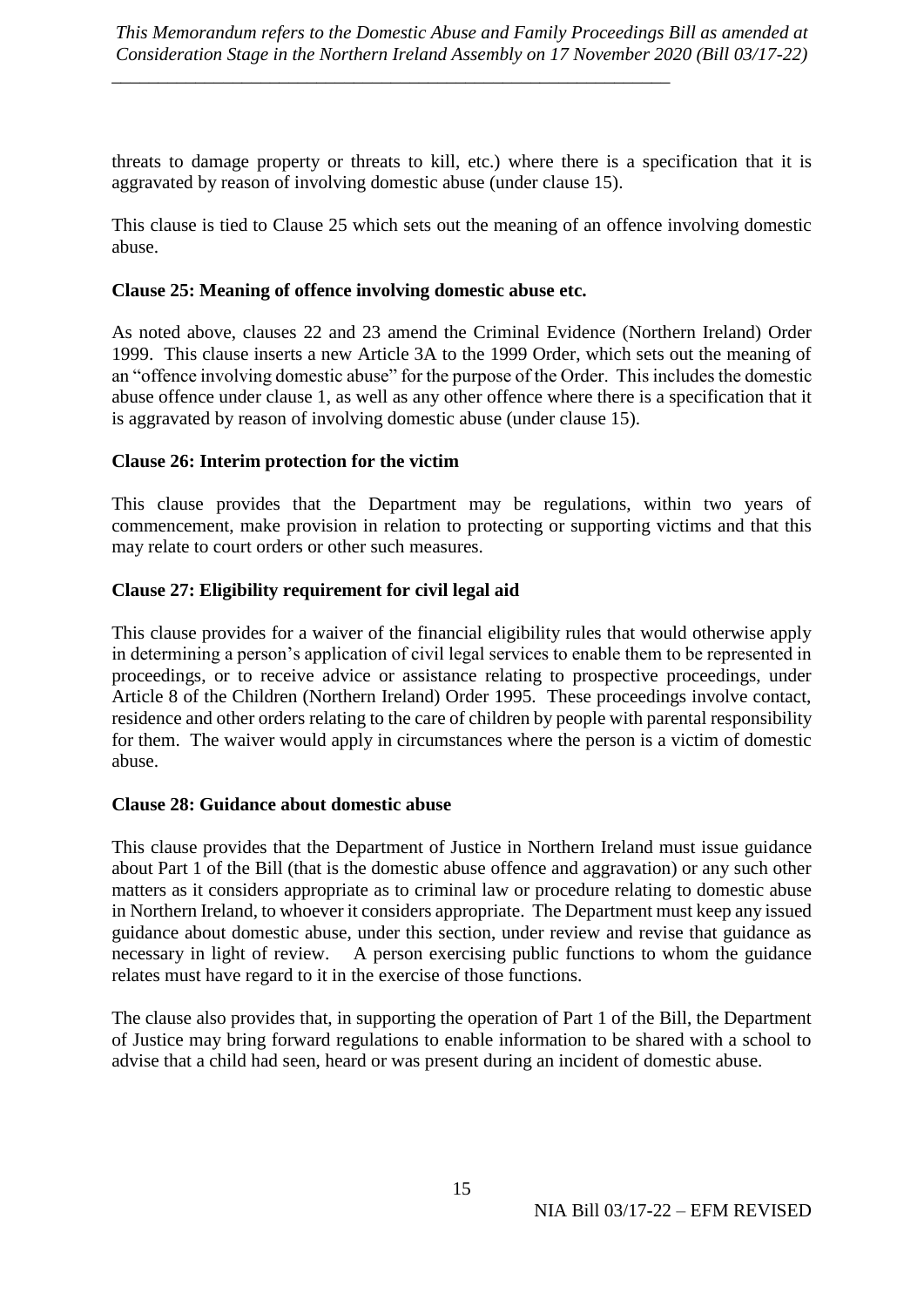\_\_\_\_\_\_\_\_\_\_\_\_\_\_\_\_\_\_\_\_\_\_\_\_\_\_\_\_\_\_\_\_\_\_\_\_\_\_\_\_\_\_\_\_\_\_\_\_\_\_\_\_\_\_\_\_\_\_\_\_

### **Clause 29 - Guidance on data collection**

This provides that the Department of Justice may issue guidance to relevant bodies about the sort of information which it seeks to obtain from them for the purpose of the assessment by it of the operation of Part 1 of the Bill. It also requires the Department of Justice to have regard to information which it obtains from the relevant bodies in relation to the operation of Part 1 when determining the steps (if any) that could be taken by it for the purpose of ensuring the effectiveness of the operation of legislation around the new offence.

# **Clause 30 – Training**

This clause places a duty on the Department of Justice to ensure that sufficient training is made available to police and criminal justice agencies to ensure effective operation of the Act. It names the Police Service of Northern Ireland =, the Public Prosecution Service and the Northern Ireland Courts and Tribunal Service specifically but notes that the duty is not limited to these organisations. The training must be provided annually and would be mandatory for all those involved in the disposal of domestic abuse cases in policing and criminal justice agencies, including but not limited to the agencies listed. The provision also requires the Department of Justice to publish the uptake of training by each relevant organisation at the end of each year.

### **Clause 31 – Independent oversight**

This new clause would require the Department, within one year of commencement of the Act, to appoint an independent person (for a minimum period of seven years) to contribute to the development of the guidance under section 25 and review, report and make recommendations in relation to the operation of Part 1. The independent person would be required to produce an annual report for the Department to lay and publish. Should the independent oversight function stop after seven years there is a requirement on the Department to review, report and make recommendations in relation to the operation of Part 1 of the Bill every three years.

### **Clause 32 – Report on the operation of this Act**

This clause requires the Department of Justice to prepare a report on the operation of the domestic abuse offence, child aggravators and generic aggravator, which is to include a range of information as regards number of cases, convictions and average length of time for disposal of cases. The report must deal with how court business is arranged, awareness raising and activities to support the Act. It also requires the report to be laid and published not more than two years after commencement, and thereafter, at intervals of not more than three years. The report should also identify the number of offences recorded within each police district in Northern Ireland.

# **Part 2 – Provision for Civil Proceedings**

### **Clause 33: Factors relevant to residence and contact orders**

Clause 33 amends Article 12A of the Children (Northern Ireland) Order 1995 to require a court considering whether to make a residence or contact order, to consider any conviction of the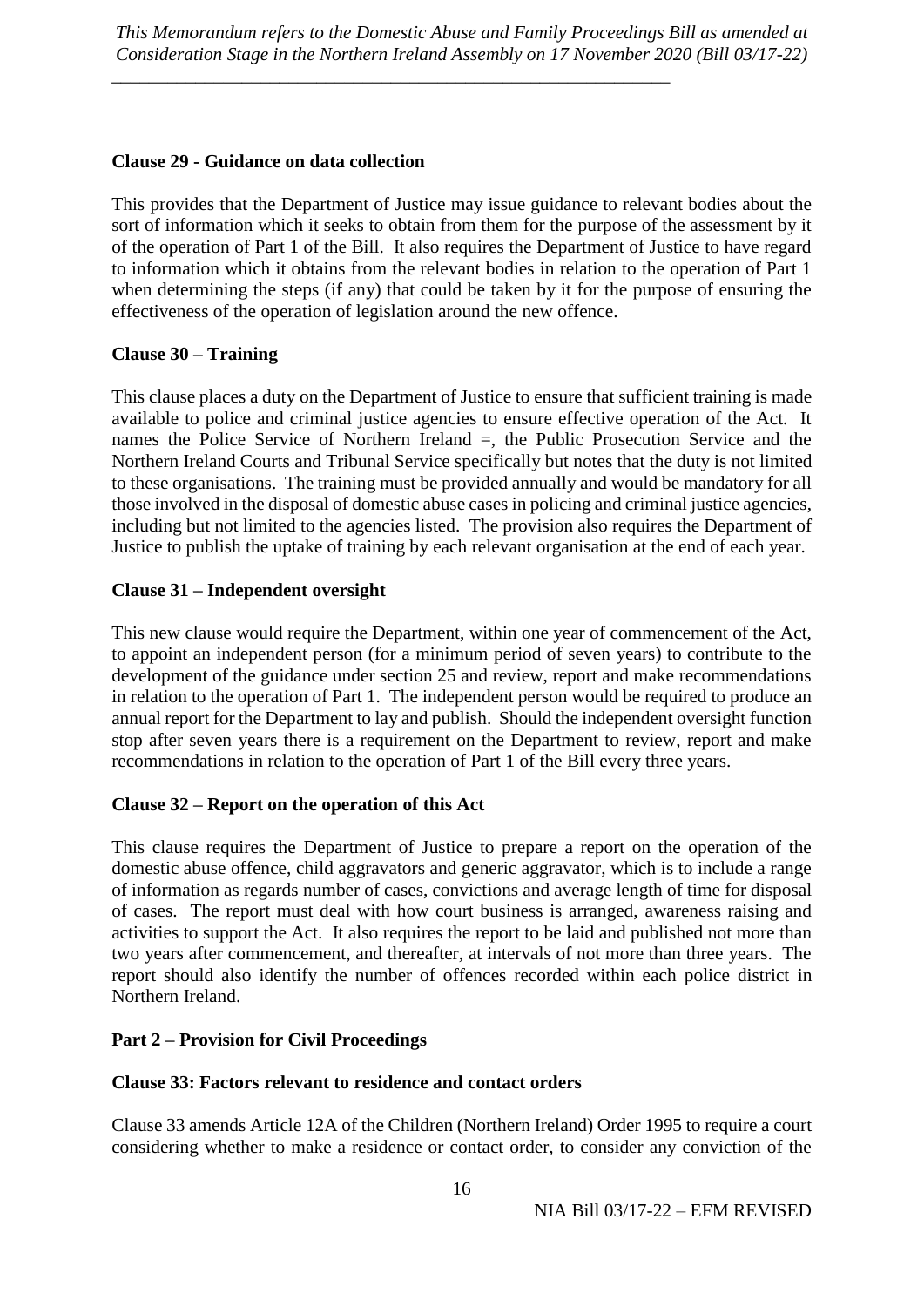person applying for the order for a domestic abuse offence involving the child. A domestic abuse offence involving the child is defined as meaning the new domestic abuse offence under clause 1, if the offence is aggravated as provided for in clause 9 and the aggravation relates to the child, or any other offence, which is aggravated as provided for in clause 15 and the child is not the person against whom the offence was committed but the aggravation of the offence relates to the child.

### **Clause 34: Prohibition of cross-examination in person in family proceedings**

\_\_\_\_\_\_\_\_\_\_\_\_\_\_\_\_\_\_\_\_\_\_\_\_\_\_\_\_\_\_\_\_\_\_\_\_\_\_\_\_\_\_\_\_\_\_\_\_\_\_\_\_\_\_\_\_\_\_\_\_

Clause 34 insert the following new Articles into the Family Law (Northern Ireland) Order 1993 to prohibit perpetrators of abuse from cross-examining their victims in person in certain circumstances in family proceedings, and vice versa, and give courts discretion to prohibit cross-examination in person in other circumstances where it would affect the quality of the witness's evidence or cause them significant distress.

It also imposes a duty on courts to appoint a qualified legal representative to conduct crossexamination on a party's behalf, where that party is prohibited from cross-examining in person, there is no satisfactory alternative means available for the witness to be cross-examined or the evidence to be obtained, and it appears that no other qualified legal representative is to act for the person.

New Article 11A defines the meaning of 'family proceedings' and 'witness' for the purpose of the inserted Articles, and provides that the Department of Justice may by regulations alter the former definition.

New Article 11B provides that, in family proceedings, no party to the proceedings who has been convicted of, or given a caution for, or is charged with, a specified offence may crossexamine in person the (alleged) victim of that offence. It also provides that the (alleged) victim may not cross-examine in person the (alleged) perpetrator. The prohibition will not apply to spent convictions, unless evidence in relation to the conviction is admissible in, or may be required in, the proceedings under Article 8(2), (3) or (4) of the Rehabilitation of Offenders (Northern Ireland) Order 1978. If cross-examination takes place in breach of this automatic prohibition, the validity of a decision of the court is not affected if the court was not aware of the conviction, caution or charge when the cross-examination took place.

New Article 11B(5) defines the meaning of 'caution' and 'conviction' and provides that a 'specified offence' is one specified in regulations made by the Department of Justice. New Article 11B(6) makes clear that the prohibition applies even where a conviction has been discharged (either absolutely or conditionally). New Article 11B(7) defines 'offence' and "provision" for the purposes of the Article.

New Article 11C provides that, in family proceedings, no party to the proceedings against whom an 'on-notice protective injunction' is in force may cross-examine in person a witness who is protected by the injunction. It also provides that a party who is protected by such an injunction may not cross-examine in person a witness against whom the injunction is in force. If cross-examination takes place in breach of this provision, the validity of a decision of the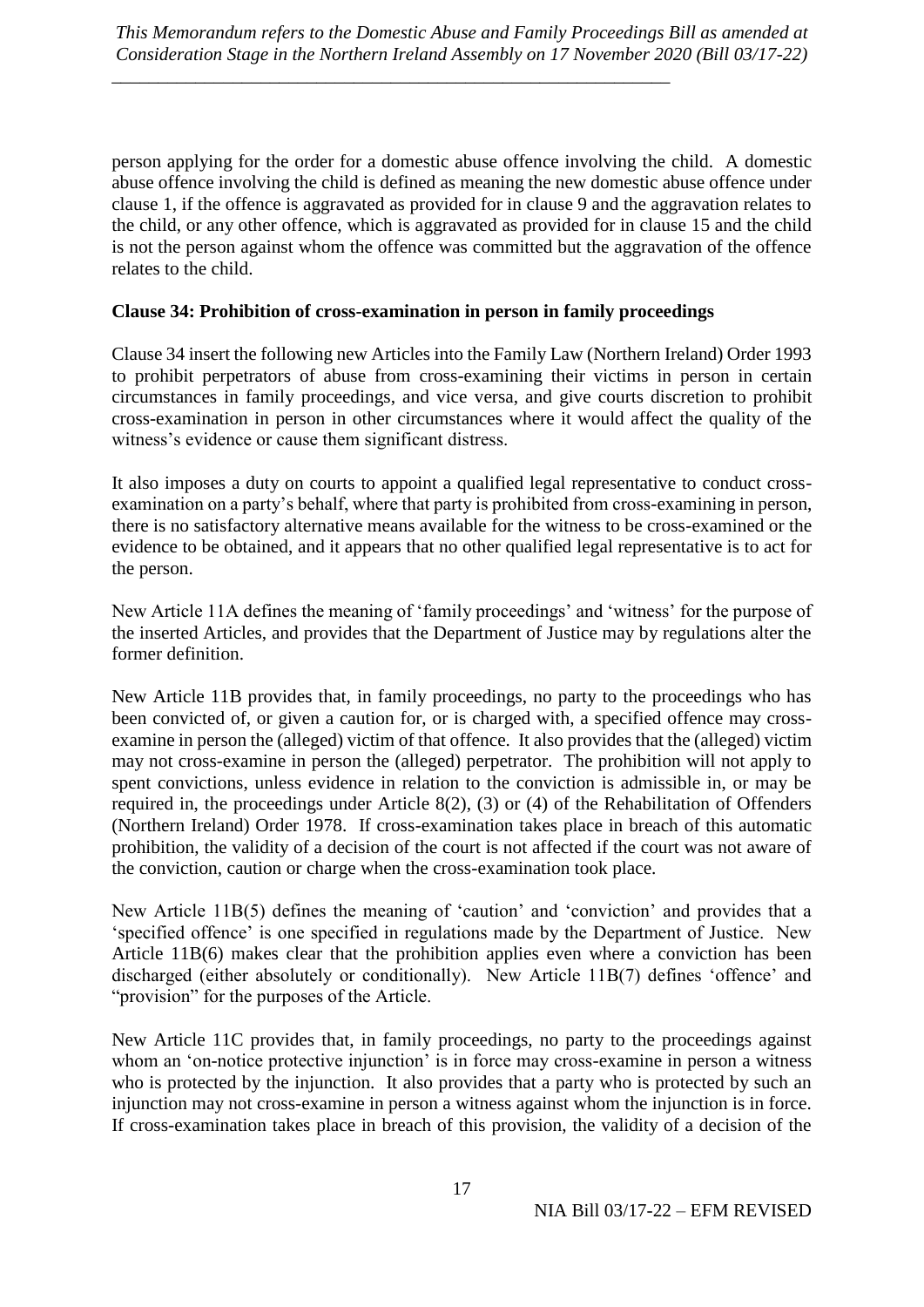court is not affected if the court was not aware of the protective injunction when the crossexamination took place.

New Article 11C(4) and (5) provide that a 'protective injunction' is one specified in regulations made by the Department of Justice; and that a protective injunction is 'on-notice' in one of two instances: if the court is satisfied that there has been a hearing at which the person against whom the injunction is in force has had a chance to ask for it to be set aside or varied; or if the injunction was made at a hearing and the court is satisfied that both the person protected by it and against whom it is in force, had been informed about the hearing.

New Article 11D provides that, in family proceedings, where specified evidence is adduced that a party to the proceedings has been abusive towards a witness to whom that party is personally connected, that party may not cross-examine the witness in person. It also provides that, where specified evidence is adduced that a witness has been abusive towards a party to the proceedings, to whom the witness is personally connected, that party may not crossexamine the witness in person.

New Article 11D(3) and (4) provides that 'specified evidence' is evidence specified, or of a description specified, in regulations by the Department of Justice. New Article 11D(5) provides that the meaning of 'abusive behaviour' and 'personal connection', provided for in clauses 2, 4 and 5 of this Bill, applies to this Article.

New Article 11E provides that, in family proceedings, in addition to the absolute prohibition on cross-examination in person under new Articles 11B–11D, a court has discretion to prohibit cross-examination in person by giving a direction to that effect. Such a direction can be given if it appears to the court that either the 'quality condition' or the 'significant distress condition' is met and it would not be contrary to the interests of justice to give the direction. The 'quality condition' is met if the quality of evidence given by the witness is likely to be diminished if the cross-examination is conducted by the party in person and is likely to be improved if a direction is given. The 'significant distress condition' is met if cross-examination in person is likely to cause significant distress to the witness or the party, and that distress is likely to be more significant than would be the case if the witness were cross-examined by a person other than the party. A direction under this provision can be made on an application by a party to the proceedings or of the court's own motion.

New Article 11E(5) sets out factors that the court must consider when deciding whether or not the 'quality condition' or 'significant distress condition' is met. This covers views expressed by the witness or the party; the nature of the questions likely to be asked; any finding of fact that has been made about the party's or witness's behaviour; how the party or witness is acting; and any relationship between the witness and the party. The list is not exhaustive.

New Article 11E(6) and (7) define what is meant by the quality of a witness's evidence. New Article 11F provides more detail in relation to directions made under new Article 11E. This covers how long a direction may last and the circumstances in which a court may revoke a direction. The court is required to state its reasons for giving, refusing, revoking, or refusing to revoke a direction.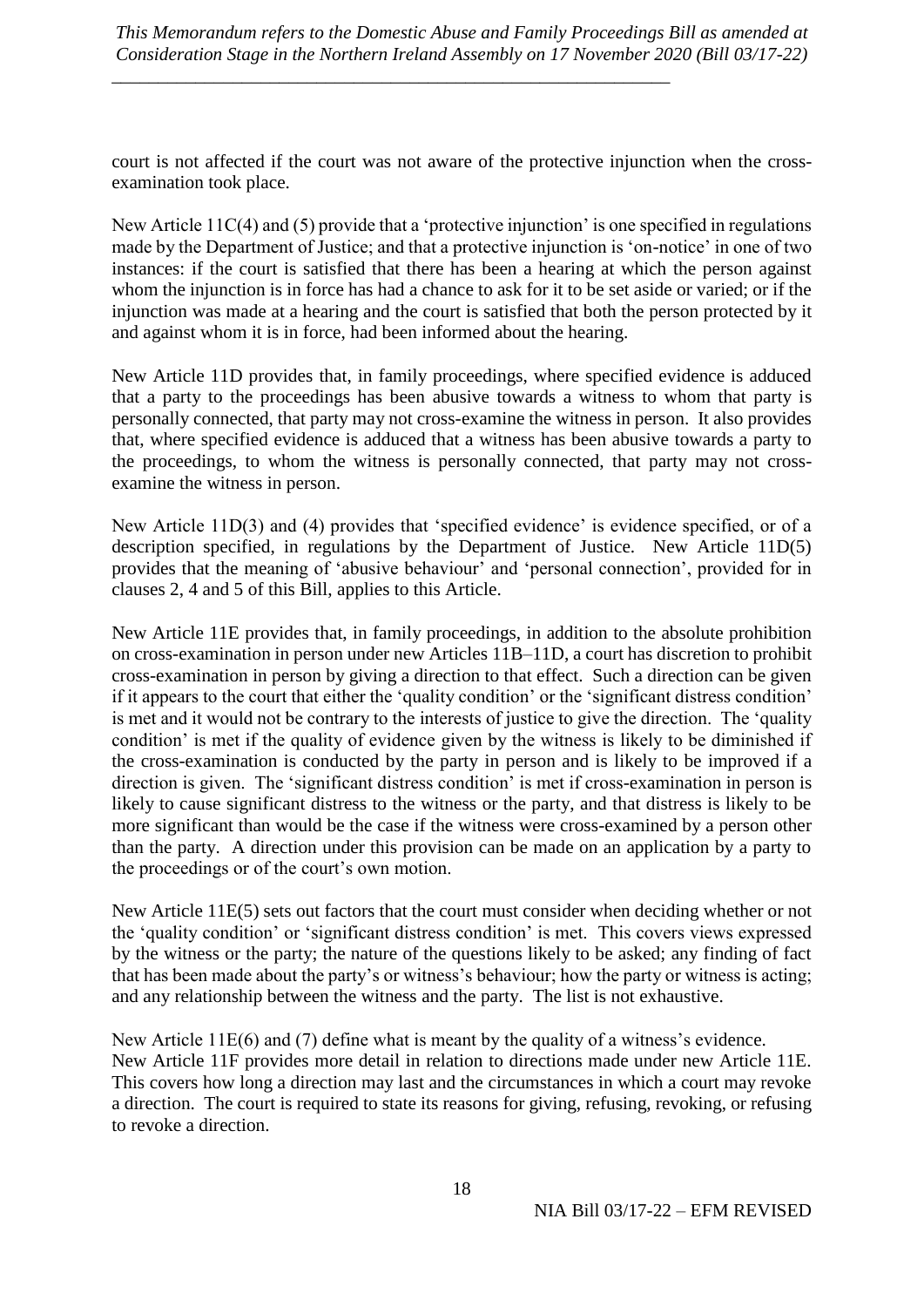\_\_\_\_\_\_\_\_\_\_\_\_\_\_\_\_\_\_\_\_\_\_\_\_\_\_\_\_\_\_\_\_\_\_\_\_\_\_\_\_\_\_\_\_\_\_\_\_\_\_\_\_\_\_\_\_\_\_\_\_

New Article 11G provides for alternatives to cross-examination in person where a party to family proceedings is prohibited from doing so. First, the court must consider if there is a satisfactory alternative means for the witness to be cross-examined, or of obtaining evidence that the witness might have given under cross-examination. If not, the court must invite the party to arrange, within a specified time, for a qualified legal representative to cross-examine the witness on the party's behalf, and to notify the court of the arrangements. If the party does not make such an arrangement within the specified time or the court has not received any notification of such an arrangement, the court must consider if it necessary in the interests of justice, to appoint a qualified legal representative to cross-examine the witness in the interests of the party. A qualified legal representative appointed by the court is not responsible to the party other than acting in the interests of the party in accordance with the provision. New Article 11G(8) explains what is meant by 'cross-examination' and 'qualified legal representative'.

New Article 11H requires the Department of Justice to pay the fees, costs and expenses properly incurred by a qualified legal representative appointed under new Article 11G, and that the Department may specify in regulations the sums or rates payable.

New Article 11I provides that the Department of Justice may issue, and subsequently revise, guidance about the role of a qualified legal representative appointed under new Article 11G. It also requires the qualified legal representative to have regard to such guidance and for the Department to publish the guidance and any revisions to it.

New Article 11J provides that regulations under new Articles 11A–11I are subject to negative resolution other than regulations under new Article 11A(2) to amend the definition of 'family proceedings', a draft of which must be laid before and approved by the Assembly.

### **Clause 35: Special measures directions in family proceedings**

Clause 35 inserts new Articles 11K and 11L into the Family Law (Northern Ireland) Order 1993 to require rules of court for family proceedings to make specific provision for special measures for victims of domestic abuse. The clause sets out the provision that rules of court must make.

Paragraph (1) of new Article 11K provides that rules of court must make provision to enable a court hearing family proceedings to make a special measures direction in relation to a party or witness (P) who is, or is at risk of, being subjected to abusive behaviour carried out by another party, a relative of a party (except P), or a witness, who is personally connected to P. Paragraph (2) requires such court rules to provide for the court to consider, either on the application of a party, or of the court's own motion, whether one or more special measures directions should be made. Paragraph (3) provides that the rules may also include provision about what factors the court is to take into account when considering whether a special measures direction should be made including but not limited to the availability of the special measures in question and any views expressed by P. Paragraphs (4) and (5) define various meanings for the purposes of this Article.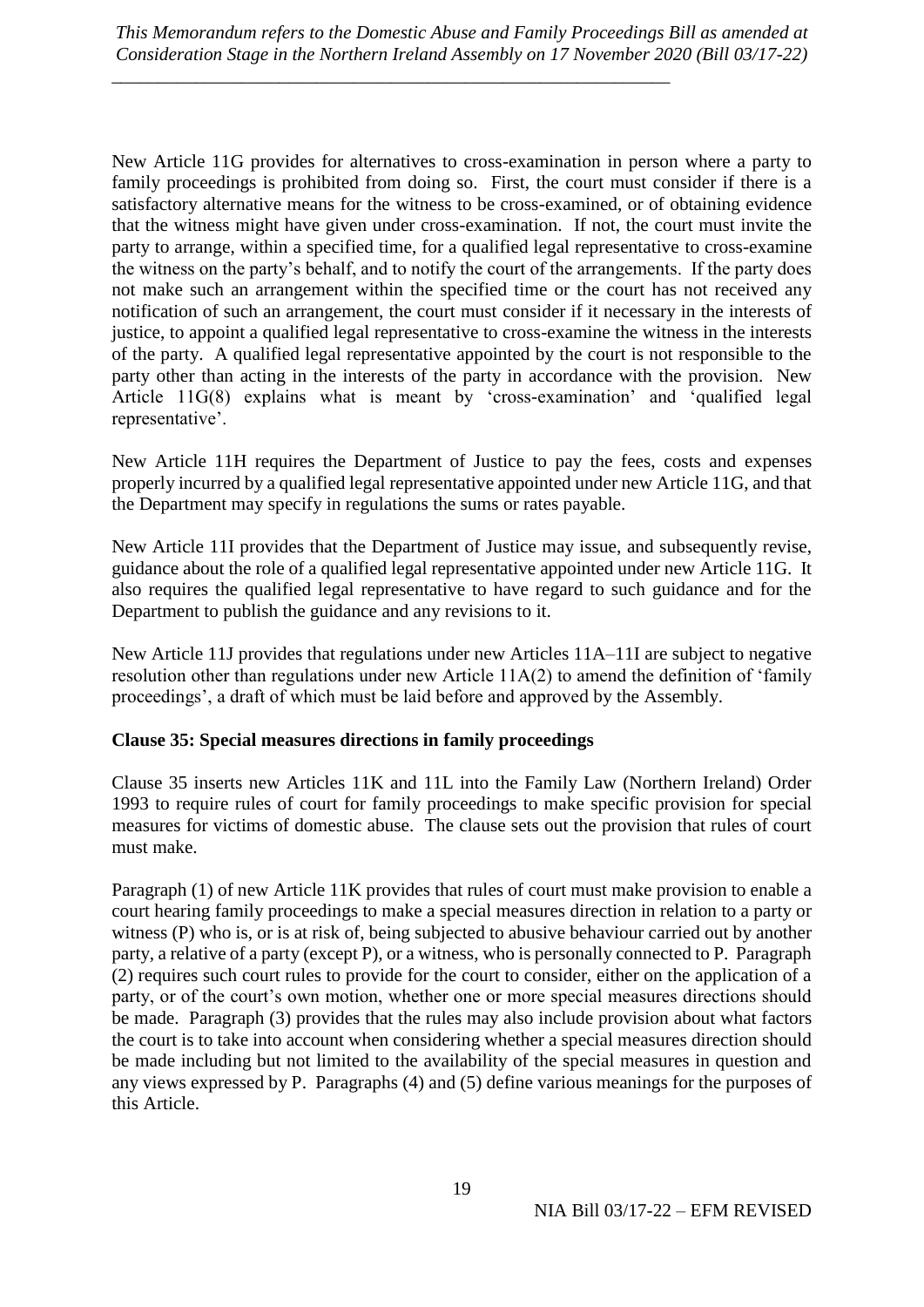\_\_\_\_\_\_\_\_\_\_\_\_\_\_\_\_\_\_\_\_\_\_\_\_\_\_\_\_\_\_\_\_\_\_\_\_\_\_\_\_\_\_\_\_\_\_\_\_\_\_\_\_\_\_\_\_\_\_\_\_

New Article 11L provides that the Department of Justice may make regulations, which are to be subject to draft affirmative procedure, to amend the definition of 'family proceedings' in paragraph (5) of new Article 11K.

### **Clause 36: Prohibition of cross-examination in person in civil proceedings generally**

Clause 36 inserts the following new Articles into the Civil Evidence (Northern Ireland) Order 1997 to give a court hearing civil proceedings a discretionary power to prohibit crossexamination in person and includes provision for the court to appoint a publicly-funded legal representative to conduct the cross-examination instead.

New Article 7A defines the meaning of 'civil proceedings' and 'witness' for the purpose of the inserted Articles, and provides that the Department of Justice may by regulations alter the former definition.

New Article 7B provides a discretionary power for the court to give a direction prohibiting cross-examination in person. Such a direction can be given if it appears to the court that either the 'quality condition' or the 'significant distress condition' is met and it would not be contrary to the interests of justice to give the direction. The 'quality condition' is met if the quality of evidence given by the witness is likely to be diminished if the cross-examination is conducted by the party in person and is likely to be improved if a direction is given. The 'significant distress condition' is met if cross-examination in person is likely to cause significant distress to the witness or party, and that distress is likely to be more significant than would be the case if the witness were cross-examined by a person other than the party. A direction under this provision can be made on an application by a party to the proceedings or of the court's own motion.

New Article 7B(5) sets out factors that the court must consider when deciding whether or not the 'quality condition' or 'significant distress condition' is met. This covers views expressed by the witness or the party; the nature of the questions likely to be asked; any finding of fact that has been made about the party's or witness's behaviour; how the party or witness is acting; and any relationship between the witness and the party. The list is not exhaustive.

New Article 7B(6) and (7) define what is meant by the quality of a witness's evidence.

New Article 7C provides more detail in relation to directions made under new Article 7B. This covers how long a direction may last and the circumstances in which a court may revoke a direction. The court is required to state its reasons for giving, refusing, revoking or refusing to revoke a direction.

New Article 7D provides for alternatives to cross-examination in person where a party to civil proceedings is prohibited from doing so. First, the court must consider if there is a satisfactory alternative means for the witness to be cross-examined or of obtaining evidence that the witness might have given under cross-examination. If not, the court must invite the party to arrange, within a specified time, for a qualified legal representative to cross-examine the witness on the party's behalf, and to notify the court of the arrangements. If the party does not make such an arrangement within the specified time, or the court has not received any notification of such an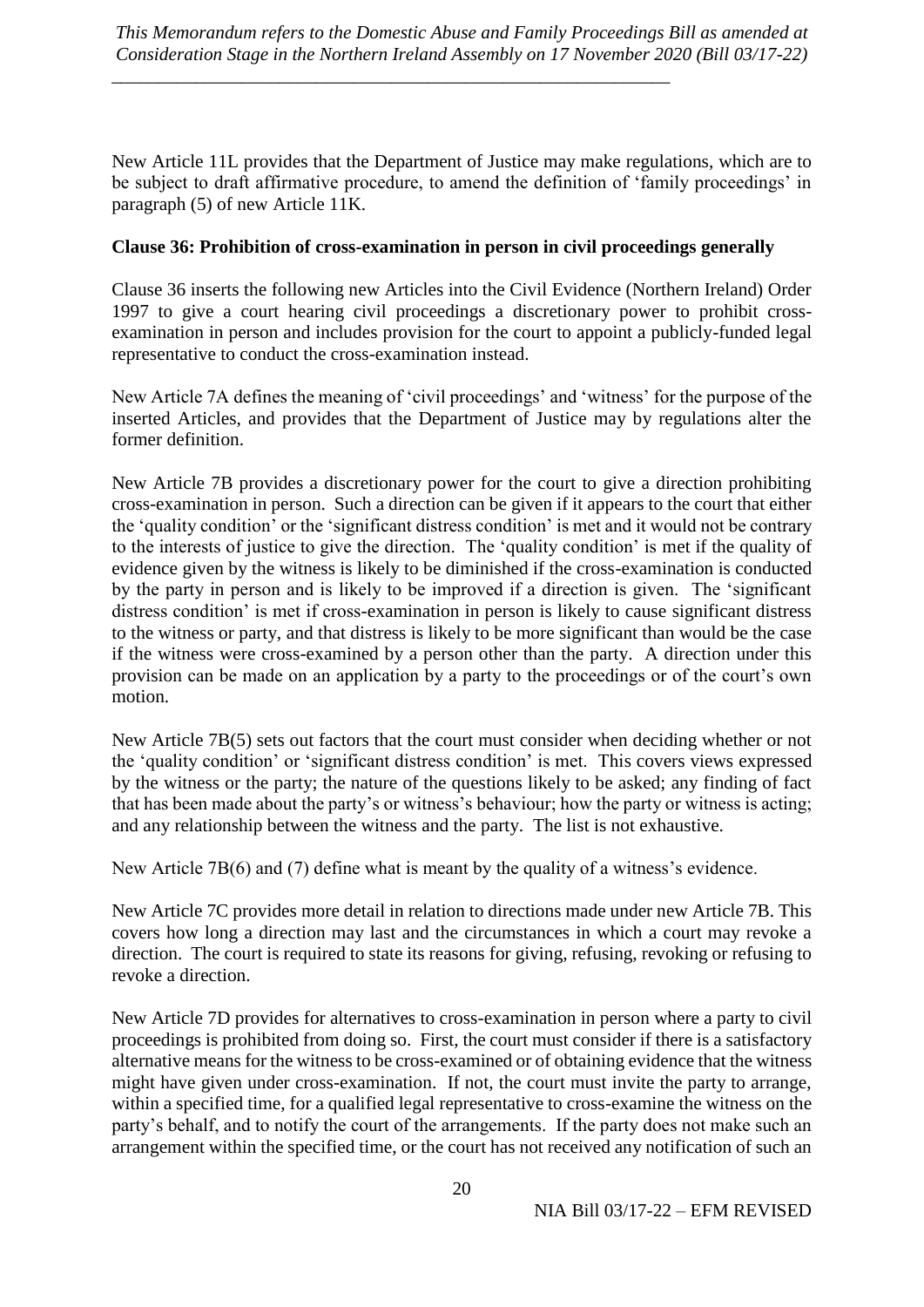\_\_\_\_\_\_\_\_\_\_\_\_\_\_\_\_\_\_\_\_\_\_\_\_\_\_\_\_\_\_\_\_\_\_\_\_\_\_\_\_\_\_\_\_\_\_\_\_\_\_\_\_\_\_\_\_\_\_\_\_

arrangement, the court must consider if it necessary in the interests of justice, to appoint a qualified legal representative to cross-examine the witness in the interests of the party. A qualified legal representative appointed by the court is not responsible to the party other than acting in the interests of the party in accordance with the provision. New Article 7D(8) explains what is meant by 'cross-examination' and 'qualified legal representative'.

New Article 7E requires the Department of Justice to pay the fees, costs and expenses properly incurred by a qualified legal representative appointed under new Article 7D, and that the Department may specify in regulations the sums or rates payable.

New Article 7F provides that the Department of Justice may issue, and subsequently revise, guidance about the role of a qualified legal representative appointed under new Article 7D. It also requires the qualified legal representative to have regard to such guidance and for the Department to publish the guidance and any revisions to it.

New Article 7G provides that regulations under new Articles 7A to 7E are subject to negative resolution other than regulations under new Article 7A(2) to amend the definition of 'civil proceedings', a draft of which must be laid before and approved by the Assembly.

# **Clause 37: Special measures directions in civil proceedings generally**

Clause 37 inserts new Articles 7H and 7I into the Civil Evidence (Northern Ireland) Order 1997 to require rules of court for civil proceedings to make specific provision for special measures for victims of specified offences. The clause sets out the provision that rules of court must make.

Paragraph (1) of new Article 7H provides that rules of court must make provision to enable a court hearing civil proceedings to make a special measures direction in relation to a party or witness (P) who is the victim, or alleged victim, of a specified offence. Paragraph (2) requires such court rules to provide for the court to consider, either on the application of a party or of the court's own motion, whether P's evidence or (if a party) participation in the proceedings, is likely to be diminished because P is the victim, or alleged victim, of a specified offence; and if so, whether one or more special measures directions should be made.

Paragraph (3) provides that the rules may also include provision about what factors the court is to take into account when considering whether a special measures direction should be made including but not limited to the availability of the special measures in question and any views expressed by P.

Paragraph (4) provides that a person is the victim of a specified offence if another person has been convicted of, or given a caution for, the offence; and that a person is the alleged victim of a specified offence if another person has been charged with the offence.

Paragraphs (5) to (7) define various meanings for the purposes of this Article.

New Article 7I provides that the Department of Justice may make regulations to amend the definition of 'civil proceedings' in new Article 11H(5), a draft of which must be laid before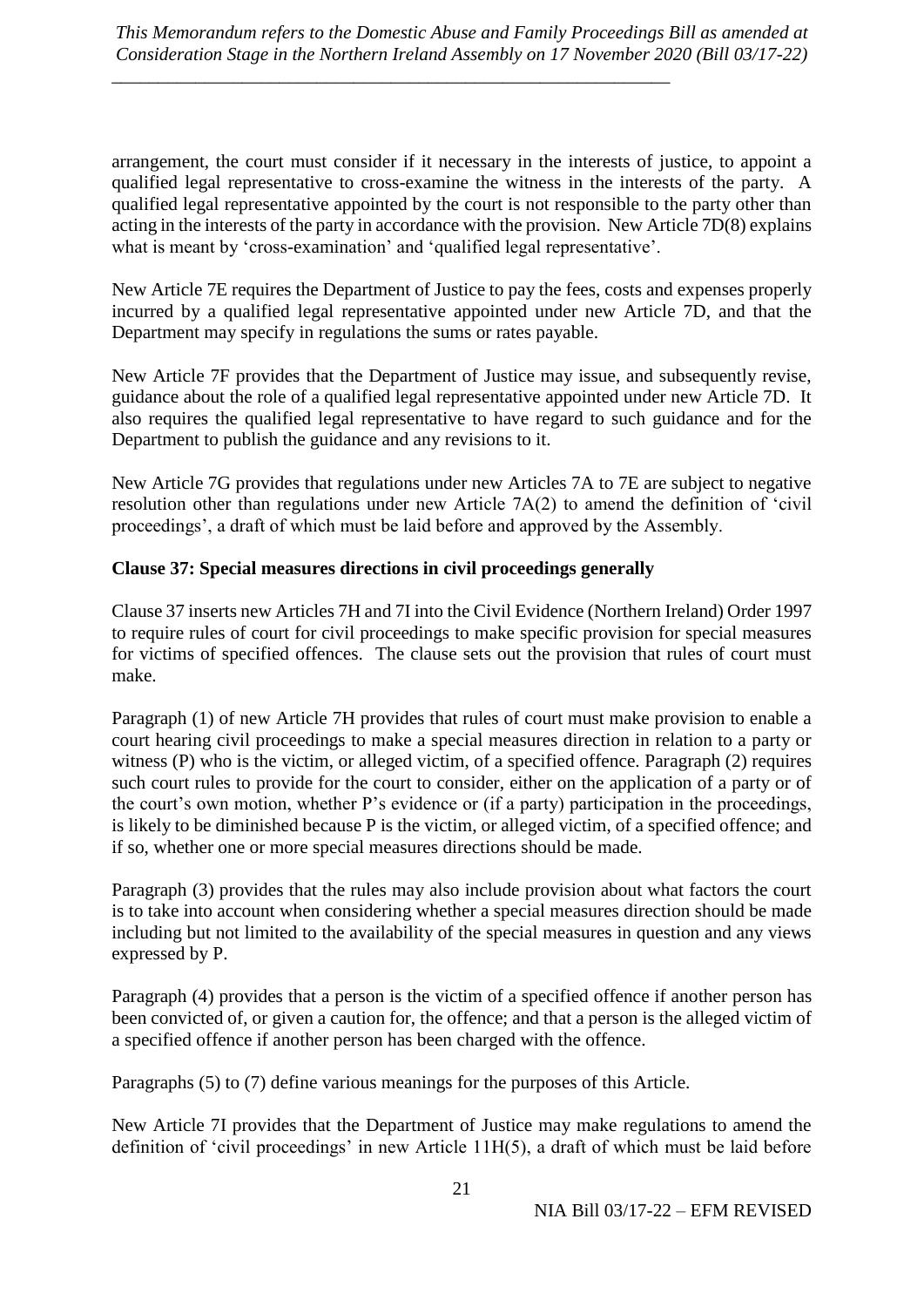\_\_\_\_\_\_\_\_\_\_\_\_\_\_\_\_\_\_\_\_\_\_\_\_\_\_\_\_\_\_\_\_\_\_\_\_\_\_\_\_\_\_\_\_\_\_\_\_\_\_\_\_\_\_\_\_\_\_\_\_

and approved by the Assembly . It further provides regulations made (only) under new Article 11H(5) to specify offences are subject to negative resolution.

### **Part 3 – Commencement and Short Title**

### **Clause 38: Commencement**

This clause makes provision for the commencement of the provisions of the Bill and gives the Department of Justice powers to make such transitional, transitory or savings provisions as the Department considers appropriate when bringing those provisions into operation.

### **Clause 39: Short title**

This clause provides the short title for the Bill.

# **FINANCIAL EFFECTS OF THE BILL**

28. It is considered that a significant proportion of current domestic abuse related offences will come within the remit of the new offence once in place. It is anticipated that the creation of a new domestic abuse offence will lead to a 2 - 4% uplift in the annual number of domestic abuse incidents and crimes already recorded by police. Working on this assumption using the mid point of 3%, and including costs for the automatic eligibility for consideration for special measures provision, this would lead to increased costs of around £1.2m to the criminal justice system per annum. The payment of fees, costs and expenses to a court-appointed qualified legal representative in family and civil proceedings where there is a prohibition of cross-examination in person is currently estimated to incur costs of no more than £50,000 per year.

# **HUMAN RIGHTS ISSUES**

29. All proposals have been screened and are considered to be Convention compliant.

# **EQUALITY IMPACT ASSESSMENT**

30. In accordance with its duty under section 75 of the Northern Ireland Act 1998, the Department conducted screening exercises on the proposals, concluding that they did not have significant implications for equality of opportunity and that an equality impact assessment was therefore not necessary. This is based on the fact that the offence and the prohibition of cross-examination in person in family (and civil) proceedings would apply equally to all section 75 categories, albeit that a higher proportion of offenders and victims are male and female respectively.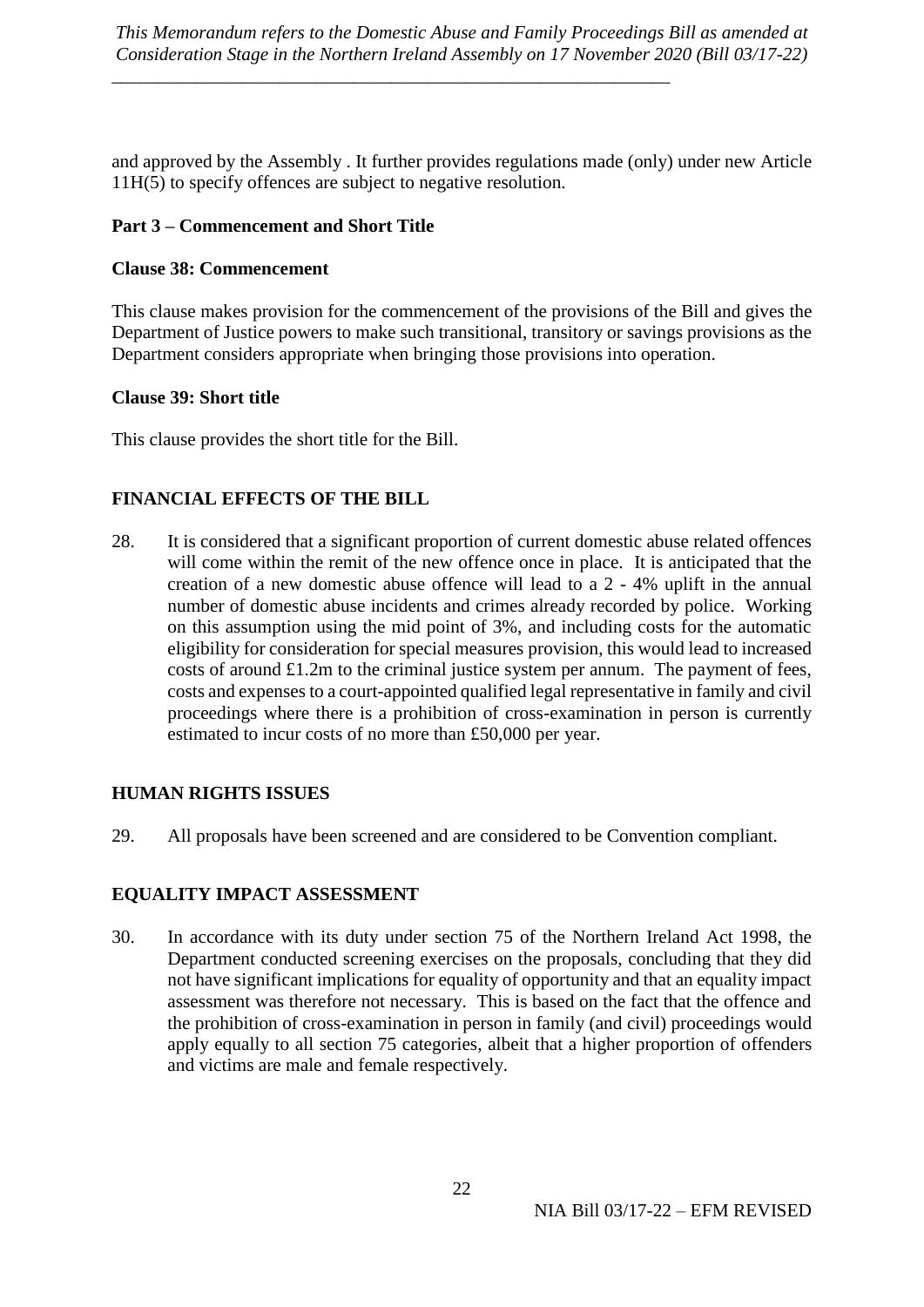# **SUMMARY OF THE REGULATORY IMPACT ASSESSMENT**

\_\_\_\_\_\_\_\_\_\_\_\_\_\_\_\_\_\_\_\_\_\_\_\_\_\_\_\_\_\_\_\_\_\_\_\_\_\_\_\_\_\_\_\_\_\_\_\_\_\_\_\_\_\_\_\_\_\_\_\_

31. No direct costs will be created for the private or voluntary sectors. Ultimately it may result in modest savings to employers in the private and voluntary sectors.

# **DATA PROTECTION IMPACT ASSESSMENT/DATA PROTECTION BY DESIGN**

32. A Data Protection Impact Assessment has been carried out. This noted that the Department of Justice will not collect, use, store or share any personal data arising from the creation of the new offence. However, criminal justice agencies investigating and prosecuting the new offence will need to collect and process personal data on victims, witness and the accused. The data will be processed in line with the robust procedures and protocols already in place for investigating and prosecuting other existing criminal offences.

# **RURAL NEEDS IMPACT ASSESSMENT**

- 33. A Rural Needs Impact Assessment has been carried out. This noted that the new offence and other provisions in the Bill will apply to all areas of Northern Ireland, both urban and rural. We do however consider that specific action may be required to raise awareness of the new offence in rural areas and that innovative approaches and methods may be required to raise the profile of the offence.
- 34. Although not a barrier, it should be noted that the context of the rural environment in which a potential victim and perpetrator live will have relevance with regards to the offence, and its potential impact. For example, victims' social isolation may be compounded by geographical isolation, particularly where abuse may include control of access to a car, money, checking mileage. The context of domestic abuse in a rural setting will be recognised and referenced in the guidance and training associated with the offence for police and prosecutors.

# **LEGISLATIVE COMPETENCE**

At Introduction the Minister for Justice had made the following statement under section 9 of the Northern Ireland Act 1998:

*"In my view the Domestic Abuse and Family Proceedings Bill would be within the legislative competence of the Northern Ireland Assembly."*